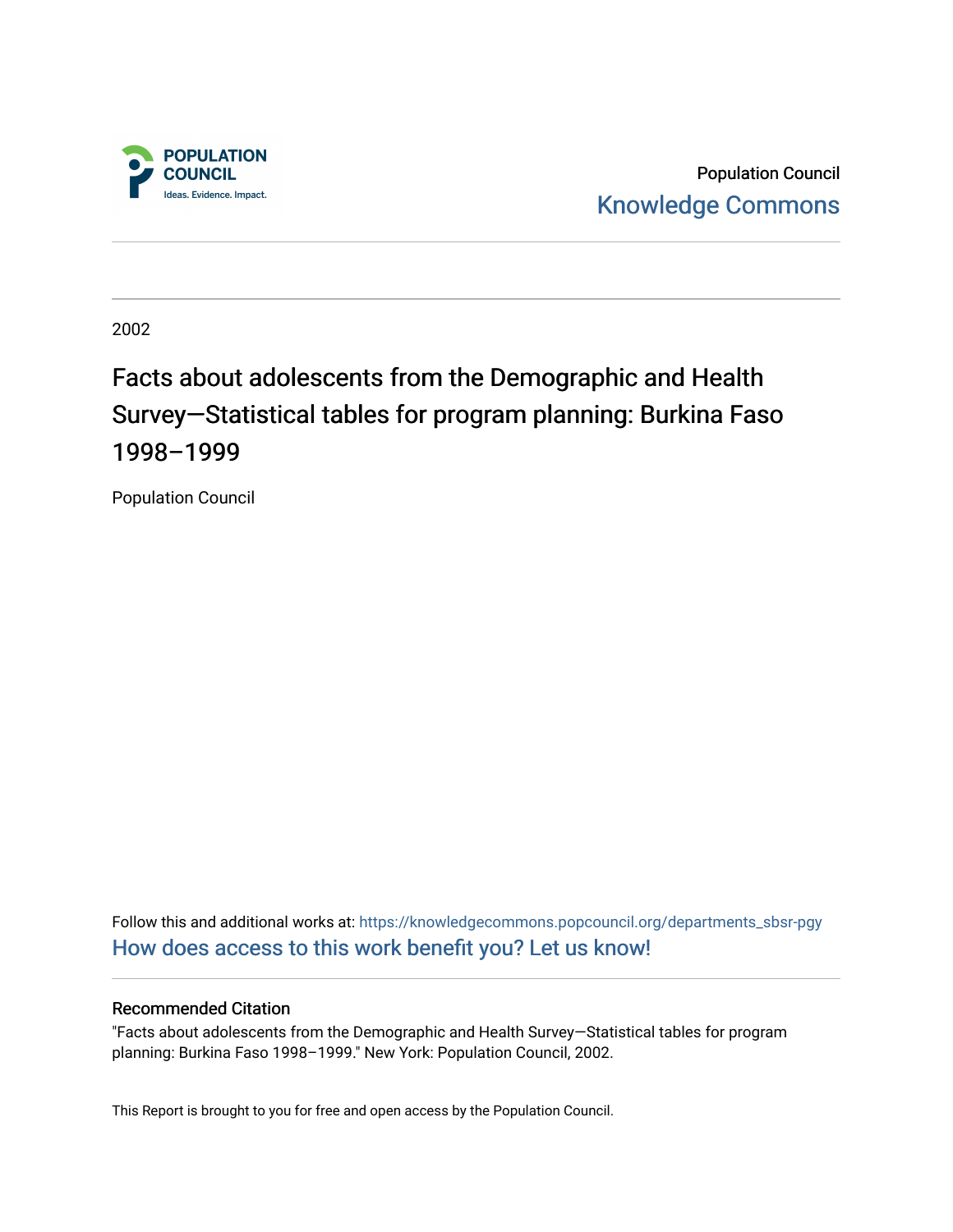# FACTS ABOUT ADOLESCENTS FROM THE DEMOGRAPHIC AND HEALTH SURVEY

# Statistical Tables for Program Planning

# BURKINA FASO 1998-1999



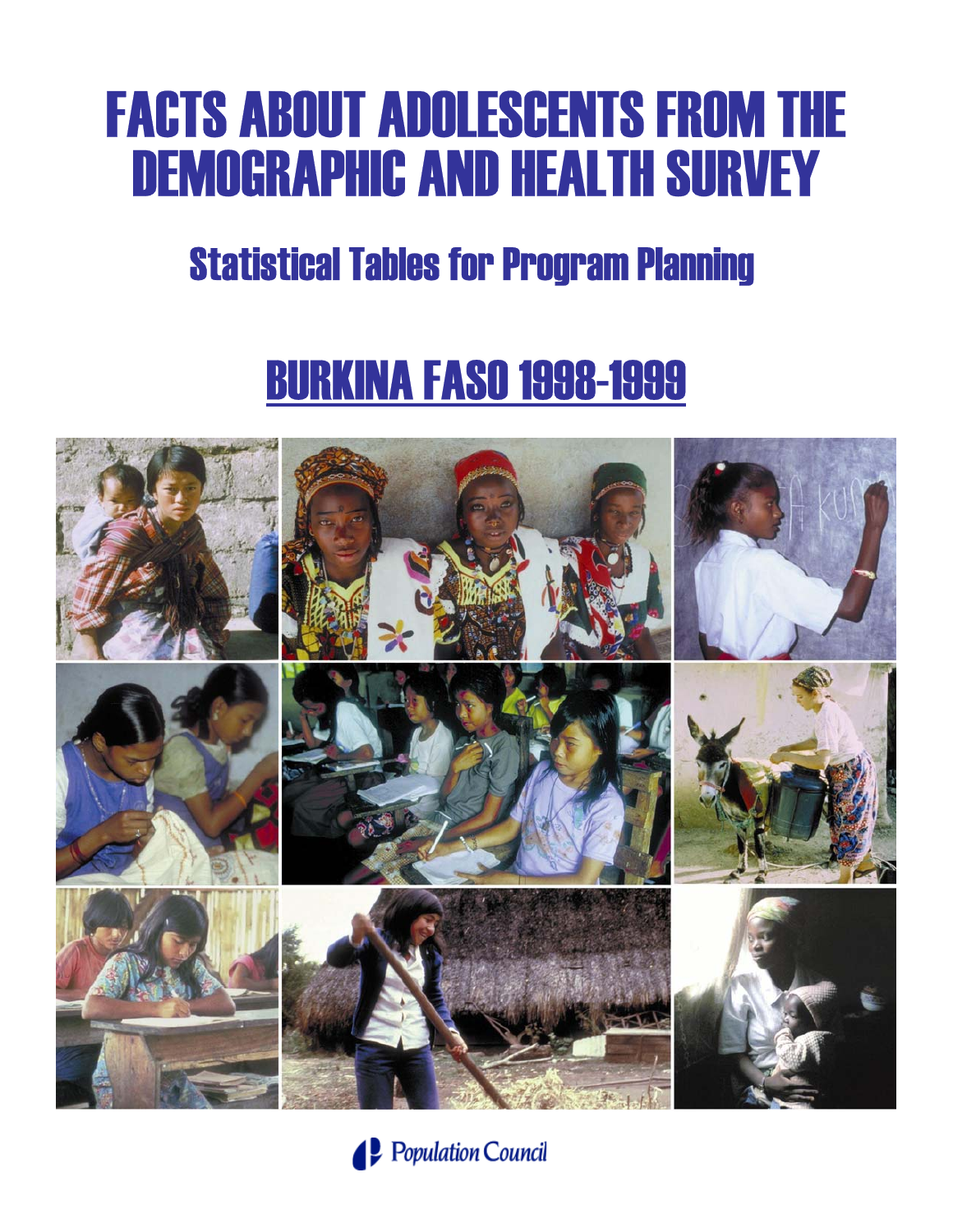# 1. Population Council

One Dag Hammarskjold Plaza New York, New York 10017 Telephone: 001 212-339-0500 Fax: 001 212-755-6052 e-mail: pubinfo@popcouncil.org www.popcouncil.org

The Population Council is an international, nonprofit, nongovernmental institution that seeks to improve the well-being and reproductive health of current and future generations around the world and to help achieve a humane, equitable, and sustainable balance between people and resources. The Council conducts biomedical, social science, and public health research and helps build research capacities in developing countries. Established in 1952, the Council is governed by an international board of trustees. Its New York headquarters supports a global network of regional and country offices.

Copyright © 2002 by The Population Council, Inc.

Any part of this report may be copied or adapted to meet local needs without permission from the Population Council, provided that the parts copied are distributed free or at cost (not for profit) and that the source is identified. Citation should take the following form: "Facts about adolescents from the Demographic and Health Survey—Statistical tables for program planning: Burkina Faso 1998-1999." 2002. New York: Population Council. Any commercial reproduction requires prior permission from the Population Council. The Population Council would appreciate receiving a copy of any materials in which the text is used.

Cover photos courtesy of M/MC Photoshare at www.jhuccp.org/mmc

Photograph credits

First row: Harvey Nelson, Aimee Centivany, Kathryn Wolford for Lutheran World Relief Second row: Lutheran World Relief, Liz Gilbert for the Packard Foundation, Lauren Goodsmith Third row: Lutheran World Relief, Lutheran World Relief, Liz Gilbert for the Packard Foundation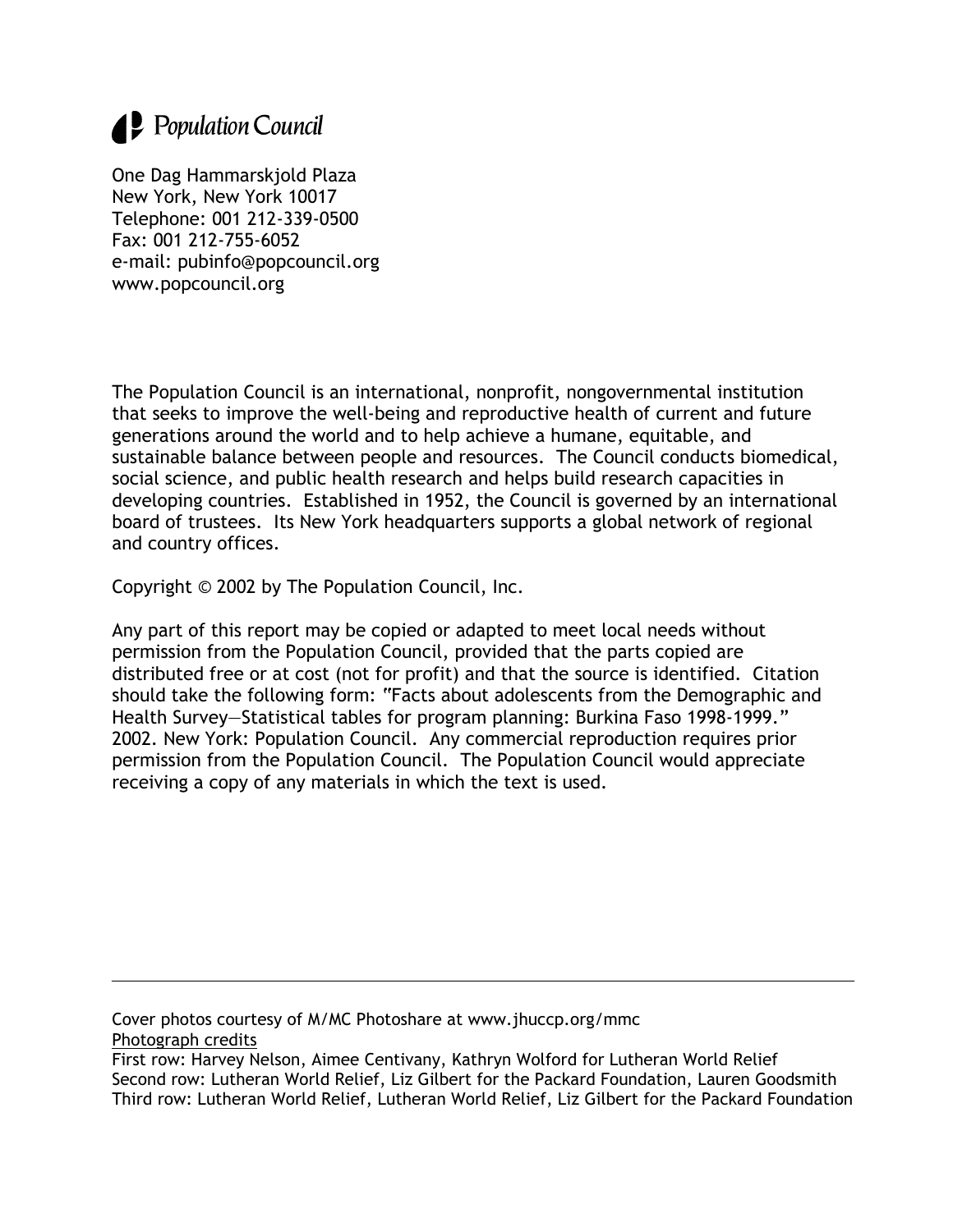# **Foreword**

The Population Council initiated its work on adolescents in earnest in the mid-1990s. At that time, those advocating greater attention to adolescent issues were concerned about adolescent fertility—particularly fertility outside of marriage—and, responding to the experiences of Western countries, about adolescent "risk-taking" behavior. As an international scientific organization with its mandate centered around the needs of developing countries, the Population Council sought a more nuanced and contextspecific understanding of the opportunities and problems confronting adolescents in the developing world.

As a first step, the Council published a book titled *The Uncharted Passage: Girls' Adolescence in the Developing World* (Mensch, Bruce, and Greene, 1998). In working with our colleagues inside and outside of the Council, at national and international levels, it became clear that information on adolescents, and the way data are organized, were limiting our ability to understand the diversity of their experiences or to develop programs to address that diversity. Even the words used to describe the 10-19-year-old age group (in English) presented an obstacle. Terms such as youth, adolescents, young people, and teenagers are gender-free. An age group spanning a decade was singularly inappropriate given the rapidity of transitions in this period; even five-year cohorts (10-14 and 15-19) are arguably unreasonably large.

While recognizing these limitations, we nonetheless saw the Demographic and Health Survey results as extremely useful to those seeking to understand and plan for adolescents, provided the data were organized with full understanding of their strengths and weaknesses. In the absence of data, many adolescent policies were implicitly based on the premise that the lives of adolescents in developing countries were like those of adolescents in Western countries; that is, mainly living at home with families, not working, in school, and unmarried. In fact there are significant numbers of young people in the West who do not fit this description, but even larger groups within the developing countries. Perhaps the starkest difference is the context of sexual activity: whereas the vast majority of sexually active adolescent girls in the West are unmarried, in the developing countries the vast majority are married.

In dialogue with colleagues at UNICEF, UNFPA, and PATH, and with the financial support of the United Nations Foundation, we have created tables to more clearly describe the diversity of the adolescent experience by drawing on the rich Demographic and Health Survey data. These tables are descriptive. We have included small points of commentary where something is particularly striking. We offer them to you for reflection, as a basis for developing programs, and as a basis, indeed, for arguing for an enrichment of the research attention devoted to the many transitions that occur between the ages of 10 and 19.

In addition to highlighting, wherever we could, salient dimensions and experience (e.g., schooling, work, and marital status) by age, gender, urban/rural, and economic class groupings, we also draw attention to adolescents' living arrangements and the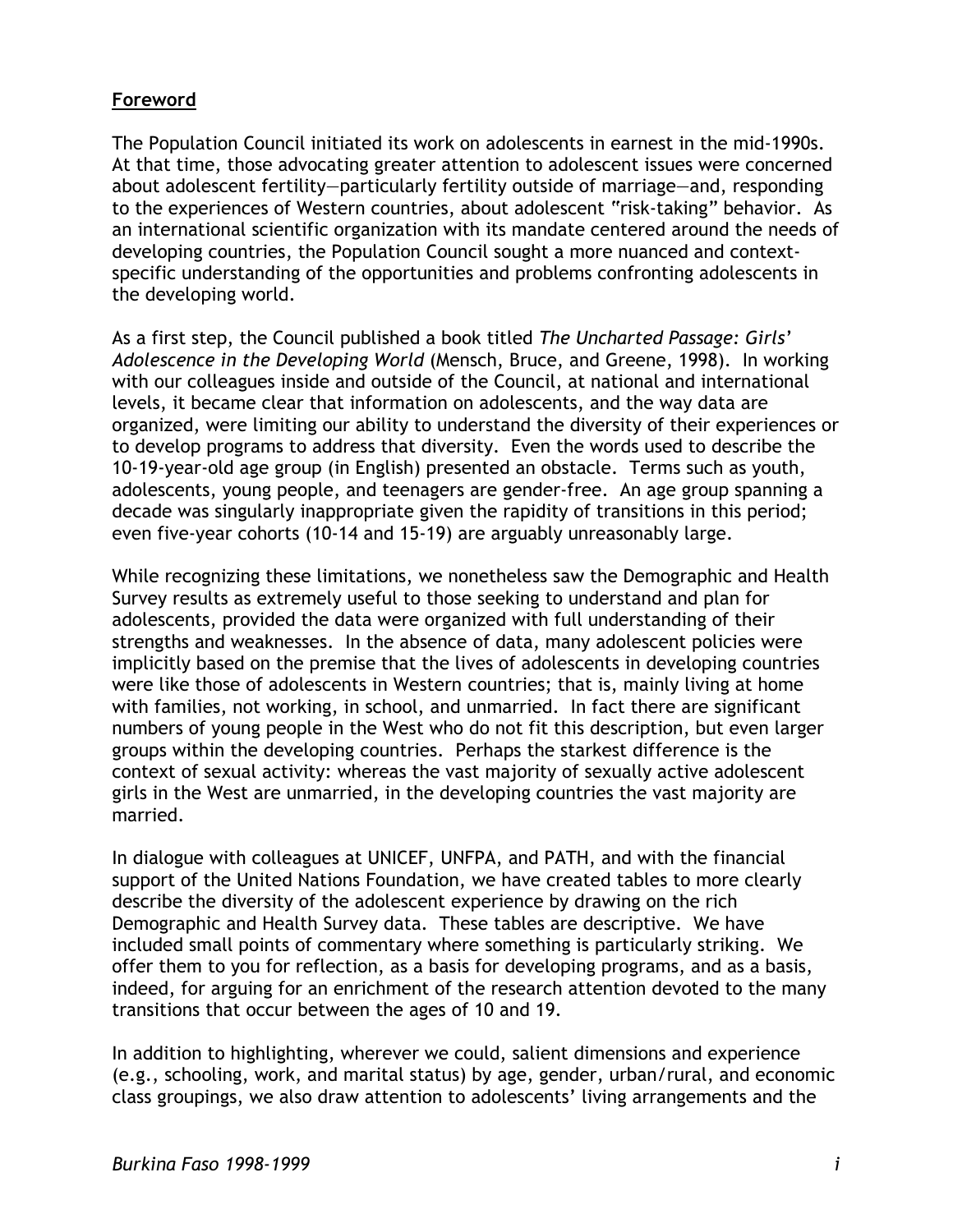shape of their families. Earlier work conducted cooperatively between the Council's International Programs and Policy Research Divisions highlighted some very surprising—often counterintuitive—facts about the "family." Whether adolescents live with one, both, or neither parent, and whether they live with and are responsible for their younger siblings, significantly shape their schooling, work, and migration status. With increasing levels of rural-to-urban migration, and the AIDS epidemic, families under stress may tend to transfer adult burdens to their oldest children—especially to girls. Adolescent girls may be required to leave school or work for wages, sometimes in unsafe ways and away from their homes.

Another often neglected dimension of the "adolescent problematique" is the contrast between the experience of married and unmarried adolescents. Very often the experiences of married and unmarried adolescents are considered together—for example, on issues such as their level of information about and use of contraceptives. We believe that married and unmarried adolescents represent significantly different populations. Although differences between the groups may vary by topic, the difference between them is the point. In treating the adolescent population as homogeneous, the profile and needs of married adolescents have very often been completely ignored. Married girls are plausibly the most vulnerable adolescents. Detached from a supportive peer group and from their natal or native home, often married by arrangement and facing a first pregnancy, married adolescent girls deserve our attention. The tabulations presented for some countries provide preliminary and rudimentary evidence that married adolescents are, if not at greater disadvantage than their unmarried counterparts, at least different, and we should plan for those differences.

This project will be ongoing. As data for additional countries and more recent data for the countries covered here become available, we will produce new sets of tables. And as we identify other tables of potential interest we will include them. We welcome your feedback and hope you find these tables useful.

Finally, we would like to acknowledge the significant creative and analytic efforts of our colleagues in producing these tables. We thank Brian Pence, Carey Meyers, Erica Chong, Christine Pace, and Roberta Scheinman for their intellectual contributions and hard work in this undertaking.

Judith Dung

International Programs Division Population Council Population Council Population Council

7 - c / funct

Development Program Policy Research Division Policy Research Division

Cynthia B. Lloyd

**Judith Bruce, Senior Advisor Paul Hewett, Project Director Cynthia B. Lloyd, Senior Advisor**  Director, Gender, Family, and Research Associate Director of Social Science Research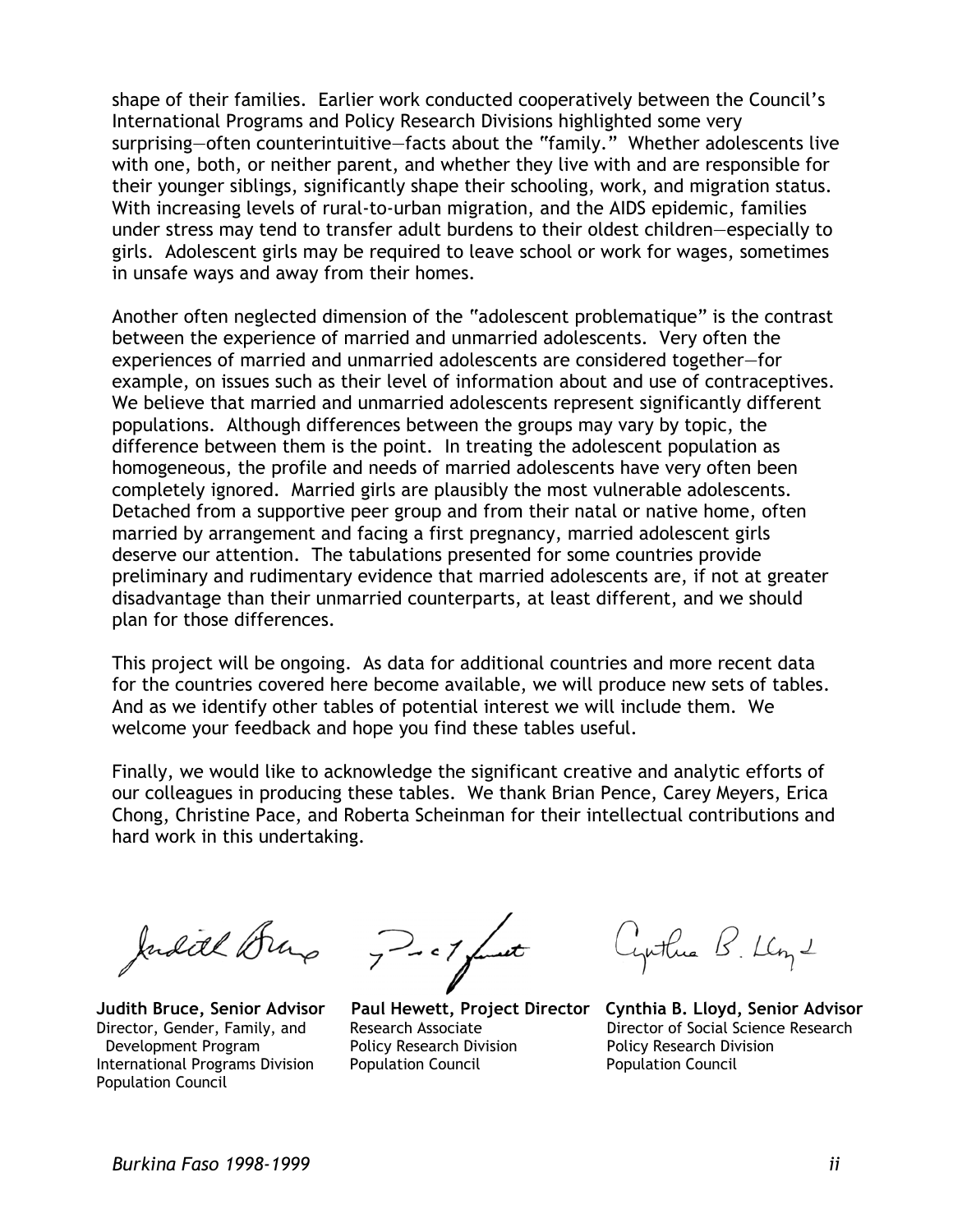# **Technical Notes:**

1. All tables in this report (except Table 2; see below) are calculated from data collected for the 1998-1999 Burkina Faso Demographic and Health Survey (BFDHS), conducted by the Institut National de la Statistique et de la Démographie (INSD) in Burkina Faso and Macro International, Inc. The BFDHS surveyed a nationally representative sample of 4,812 households. The information presented in Tables 1 and 3-7 is based on all usual residents within the age group(s) of the selected households. The calculations for Tables 8-14 are based on 6,445 women between ages 15 and 49 and 2,641 men between ages 15 and 59 who responded to a more detailed individual questionnaire. The information presented in Table 2 was excerpted from the 1993 BFDHS, as this information was not collected for the 1998-1999 BFDHS. The 1993 BFDHS surveyed a nationally representative sample of 5,143 households.

More information on the design of and results from the 1998-1999 BFDHS is provided in the final report (INSD and Macro International, Inc. 2000. *Enquête Démographique et de Santé, Burkina Faso 1998-1999*. Calverton, Maryland, USA: Macro International, Inc.). More information on the Demographic and Health Surveys, including reports, other publications, and original data, is available on the DHS Web site at http://www.measuredhs.com/.

- 2. The tables report values for which data are available for the 1998-1999 BFDHS. An X indicates that the information was not collected for that group in the 1998-1999 survey.
- 3. Unless specifically designated as "percent distribution," the cells represent percentages that do not sum to 100%. In most cases, the categories either are not mutually exclusive or do not exhaust the total population for the group. A guide to reading and interpreting the tables is included at the bottom of each page.
- 4. The measurement of economic status used to define the poorest 40%, middle 40%, and richest 20% of households in Tables 4-6 is based on a methodological approach discussed in Filmer, Deon and Lant Pritchett, 1999: "The Effect of Household Wealth on Educational Attainment: Evidence from 35 Countries," *Population and Development Review*, vol. 25(1): 85-120. Derived from their work, indicators of household asset ownership (car, bicycle, television, etc.) and household characteristics (piped water, electricity, etc.) were used to create a single measure of economic status. Although the classification of economic status can be used for relative comparisons of socioeconomic groups within a country, comparisons of groups across countries are not appropriate.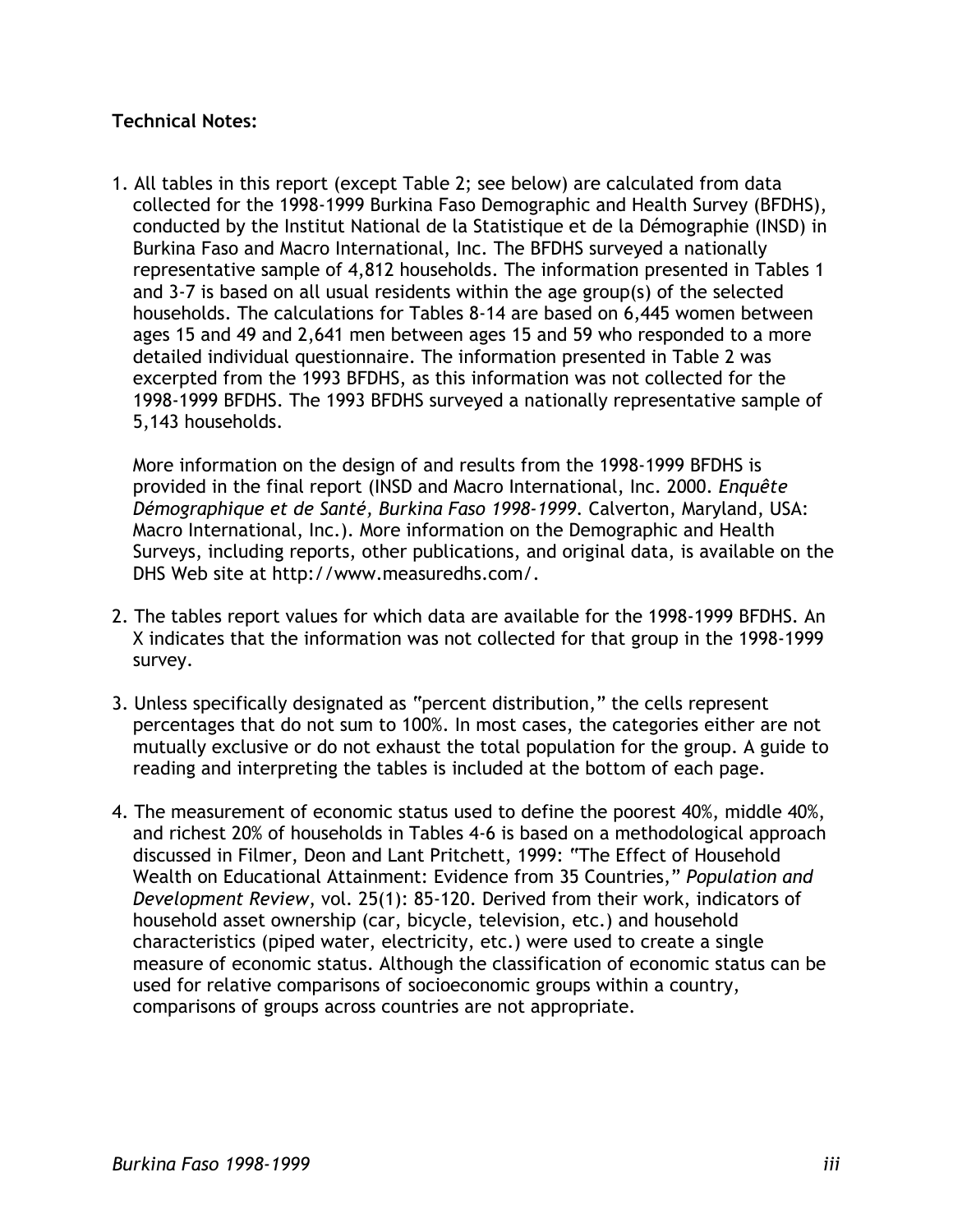# **List of Tables**

- **Table 1** Urban-Rural Residence and Population Distribution
- **Table 2** Parental Survival Status and Residence in Household
- **Table 3** Characteristics of Head of Household
- **Table 4** Educational Enrollment and Attainment
- **Table 5** Educational Enrollment and Attainment in Urban Areas
- **Table 6** Educational Enrollment and Attainment in Rural Areas
- **Table 7** Educational Enrollment in Urban and Rural Areas: Comparison Summary
- **Table 8** Marital Status
- **Table 9** Sexuality and Childbearing
- **Table 10** Educational Enrollment and Work Status
- **Table 11** Awareness and Use of Modern Contraceptive Methods
- **Table 12** Awareness of HIV/AIDS
- **Table 13** Experience with Sexually Transmitted Diseases
- **Table 14** Female Genital Circumcision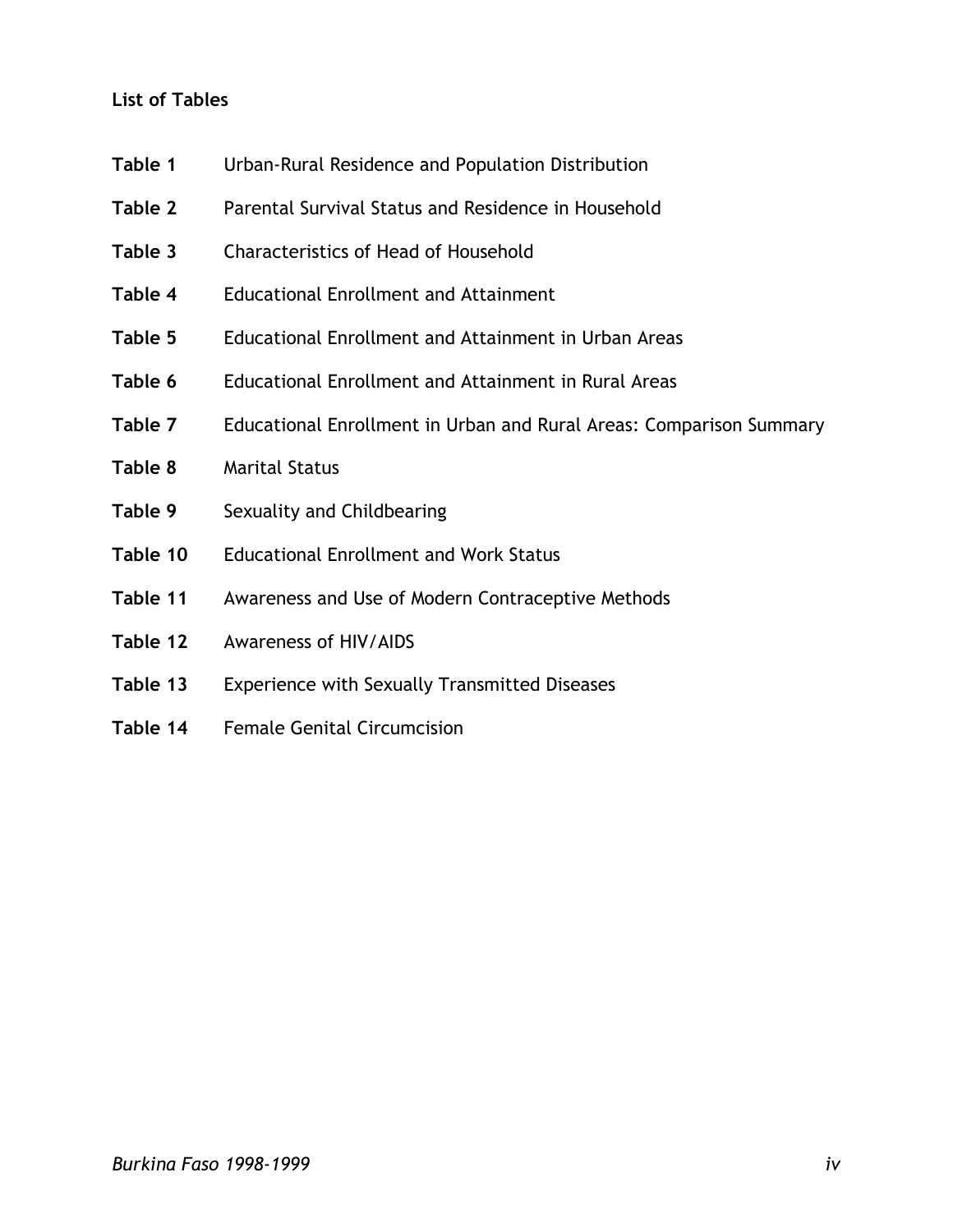# *A Summary of 1998-1999 DHS Data on Adolescents in Burkina Faso*

# **Table 1. Urban-Rural Residence and Population Distribution**

- Adolescents ages 10-19 comprise almost one-quarter of Burkina Faso's total population.
- Over four-fifths of Burkina Faso's adolescents live in rural areas.
- Among both boys and girls, a greater percentage of 15-19-year-olds live in urban areas than 10-14-year-olds.



# **Table 1. Urban-Rural Residence Distribution**

# **Table 2. Parental Survival Status and Residence in Household**

- More than four out of five adolescents ages 10-14 have both parents living, but only about two out of three live with both parents.
- Slightly more adolescents ages 10-14 have deceased fathers than deceased mothers.
- One-fifth of girls and almost one-sixth of boys ages 10-14 live in a household with neither parent.



# **Table 2. Patterns of Parent/Child Co-residence**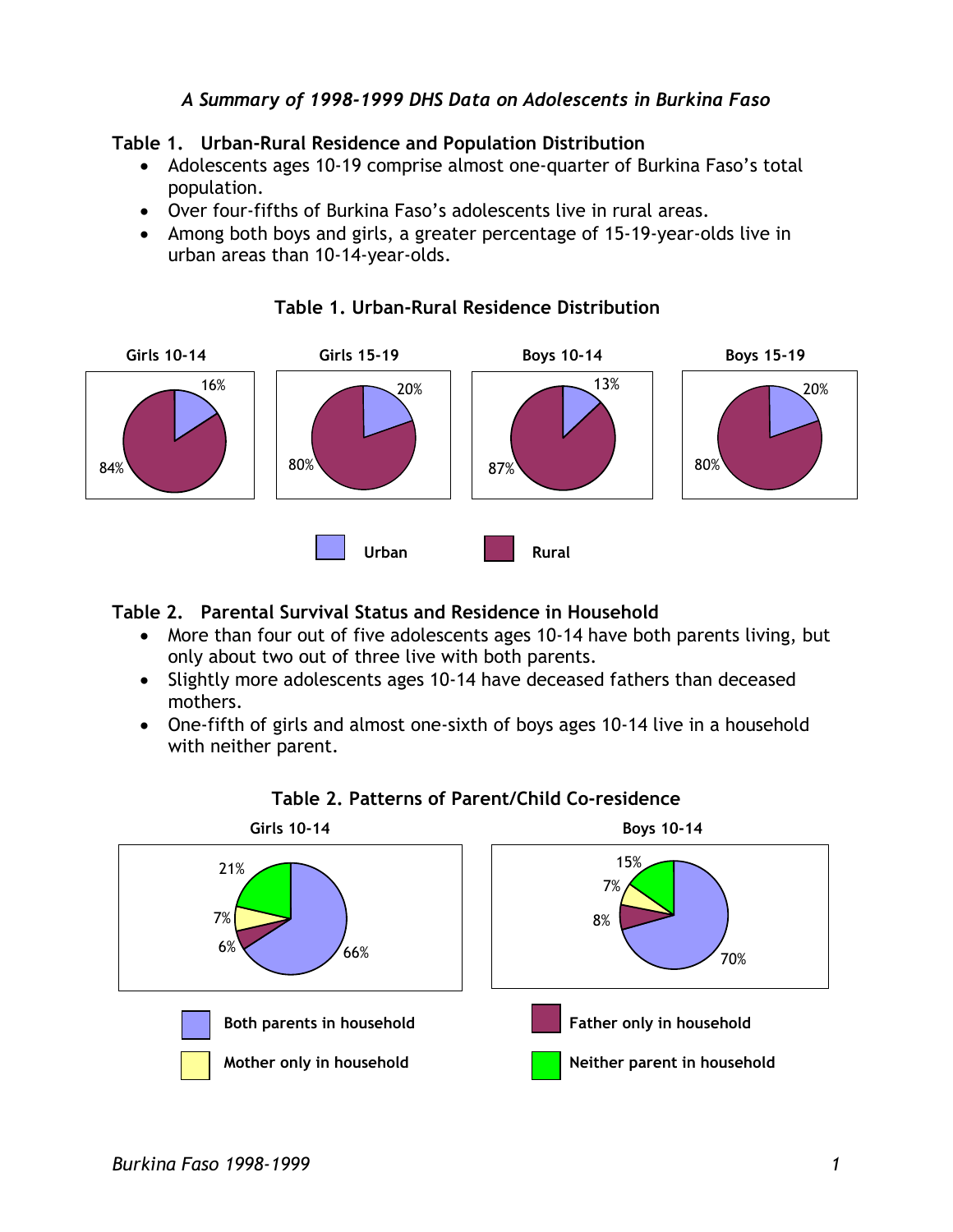# **Table 3. Characteristics of Head of Household**

- Less than 7% of adolescents ages 10-19 live in female-headed households.
- Girls ages 10-14 are slightly more likely than boys of the same age to live in female-headed households.

### **Table 4. Educational Enrollment and Attainment**

- Most adolescents ages 10-19 are not enrolled in school; a greater percentage of girls are not in school compared to boys. Only 8% of girls ages 15-19 are enrolled in school.
- For both sexes, a greater percentage of 15-19-year-olds are not enrolled in school than 10-14-year-olds.
- While completion rates for both sexes are low (under 30%), boys are more likely than girls to complete four or more years of school.
- There is a strong positive relationship between economic status and educational attainment, particularly among girls. Girls ages 15-29 from the richest 20% of households are six times more likely than the middle 40% and almost sixteen times more likely than the poorest 40% to have completed four or more years of school.

# **Tables 5-7. Educational Enrollment and Attainment in Urban and Rural Areas**

- Significantly more urban adolescents are enrolled in school than rural adolescents, and many more urban adolescents complete at least four years of school. Seventy-five percent of 15-19-year-old urban boys completed four or more years of school compared to 18% of rural boys in the same age group.
- Between 11% and 45% of urban adolescents are enrolled in secondary school compared to 1%-3% of rural adolescents.
- The positive correlation between economic status and educational attainment is strong in both rural and urban areas.



# **Tables 5 and 6. Educational Attainment**

\*Too few relatively poor people in urban areas to calculate distribution.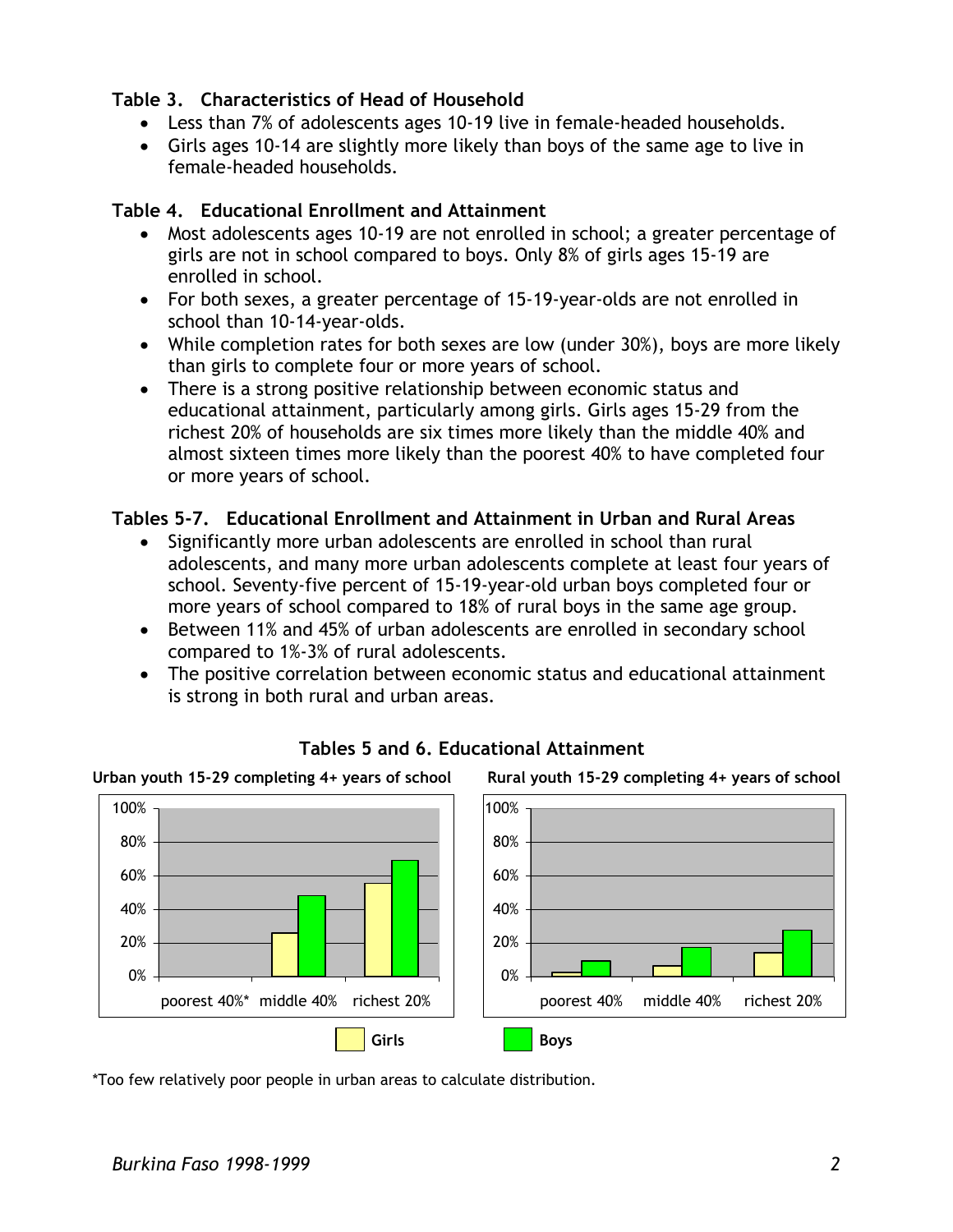



### **Table 8. Marital Status**

- Thirty-eight percent of girls 15-19 years old and 2% of boys in the same age group are currently married or in a cohabiting union.
- Half of girls ages 20-24 were married by age 17.6, which is virtually identical to the median age of marriage for girls ages 25-29 (17.7).
- Similar proportions of girls in the two age cohorts were married by ages 15, 18, and 20.



#### **Table 8. Age at Marriage**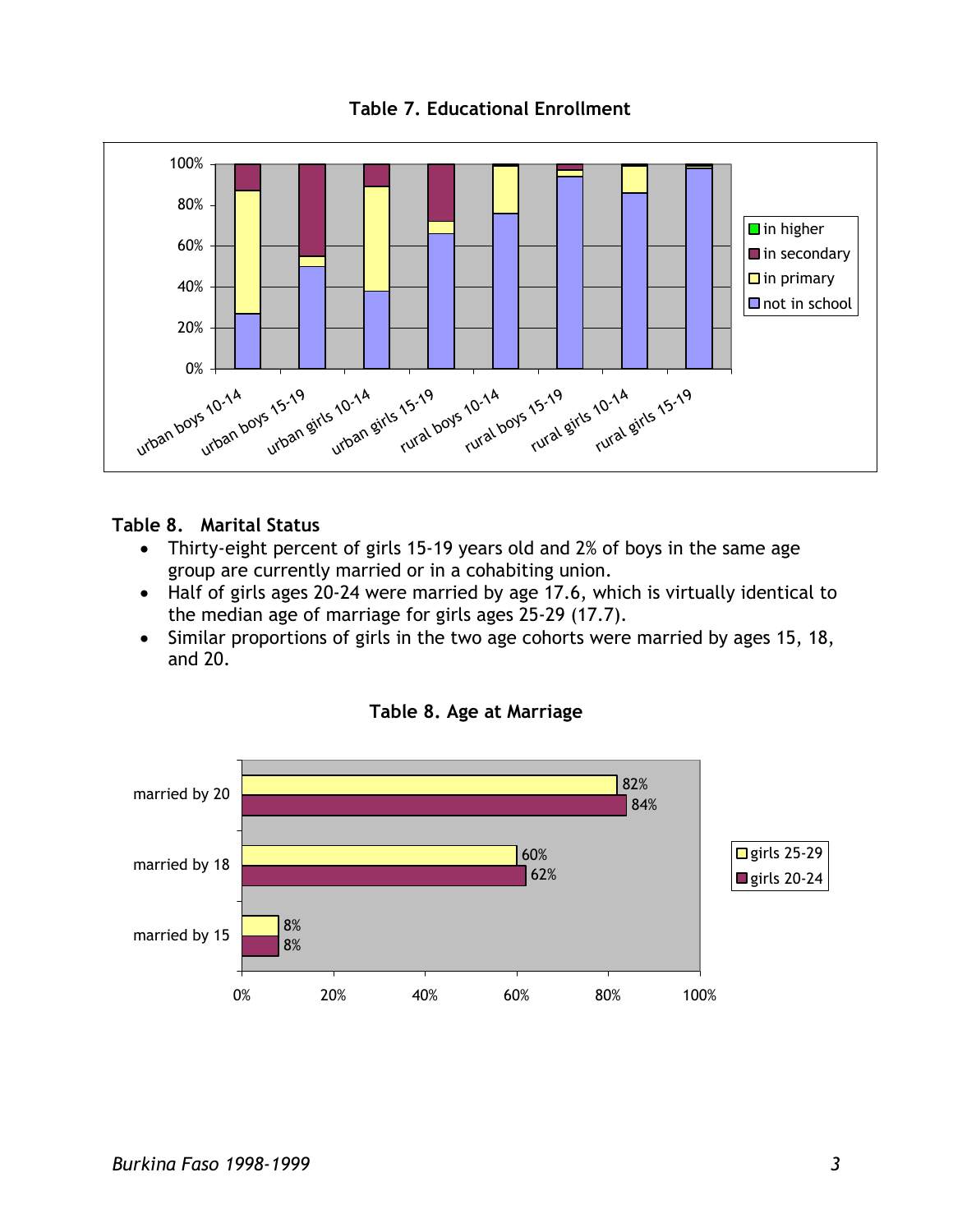# **Table 9. Sexuality and Childbearing**

- About two-thirds of girls and one-third of boys ages 20-24 have had sexual intercourse by age 18.
- Sexual activity is much more likely to take place within marriage for girls than boys; among 15-19-year-olds, 69% percent of sexually active girls and 10% of sexually active boys are married.
- Over half of married girls 15-19 years old but very few unmarried girls (2%) have ever had a child.

# **Table 10. Educational Enrollment and Work Status**

- Unmarried girls ages 15-19 without children are much more likely to be in school than unmarried girls with children or married girls.
- Only 0%-3% of girls who are married and/or have children are in school.
- More than half of all girls 15-19 years old are working, but unmarried girls with children are the most likely to be working.
- Two-fifths of 15-19-year-old married girls are neither in school nor working.
- *Additional Information on Work Status from the U.S. State Department: Opportunities for National Service* 
	- $\triangleright$  Military service in Burkina Faso is open to both men and women who are at least 20 years old.
	- $\triangleright$  Males currently make up about 95% of the armed forces.
	- $\triangleright$  Although the constitution states that military service is mandatory for men, budgetary constraints severely limit conscription, and, in fact, there are more volunteers for military service each year than can be accepted.
	- $\triangleright$  Training does not go beyond traditional military skills.
	- $\triangleright$  There are 30% more female volunteers than male in another program managed by the armed forces called "Service National Pour le Développement." This program sends volunteers to work in the education, health, and agriculture sectors. At the end of their service, volunteers receive certificates that may help them find a job in the civilian sector.



# **Table 10. Educational Enrollment and Work Status of Girls 15-19 Years Old**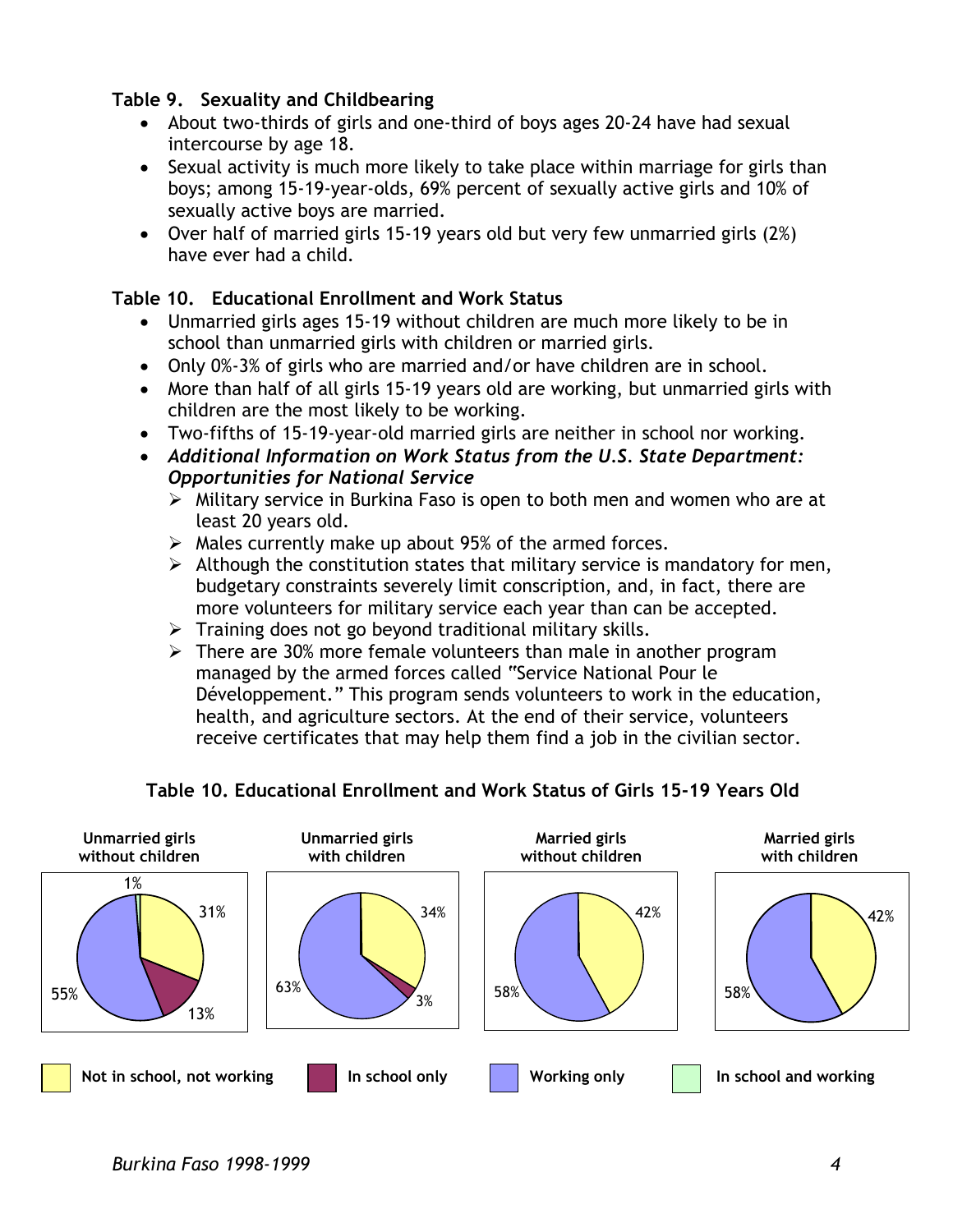# **Table 11. Awareness and Use of Modern Contraceptive Methods**

- Ever-married girls ages 15-19 are slightly more likely than never-married girls in the same age group (71% vs. 65%) to have heard of a modern contraceptive method.
- Among sexually active 15-19-year-old girls, never-married girls are nearly six times more likely than ever-married girls to be currently using a modern contraceptive method.

# **Table 12. Awareness of HIV/AIDS**

- Boys ages 15-19 are significantly more likely than girls in the same age group to have heard of HIV/AIDS, and to know that an infected person can look healthy.
- Fifteen percent of girls 15-19 years old perceive themselves to be at moderate or great risk of becoming infected with HIV, and 14% of girls in this age group who reported being sexually active use condoms as their primary contraceptive method.

# **Table 13. Experience with Sexually Transmitted Diseases**

- Less than half of girls 15-19 years old have heard of any STD.
- Less than 1% of adolescents ages 15-19 reported having had an STD in the last 12 months.

# **Table 14. Female Genital Circumcision**

- Around four-fifths of never-married and ever-married girls ages 15-19 have been circumcised.
- The median age at circumcision is similar for never-married and ever-married girls ages 15-19 (5.5 years and 5.7 years, respectively).
- Thirty-eight percent of ever-married girls 15-19 years old with at least one living daughter intend to circumcise or have already circumcised their eldest daughter.
- Among never-married girls, 15-19-year-olds are more likely to be circumcised than 20-24-year-olds.



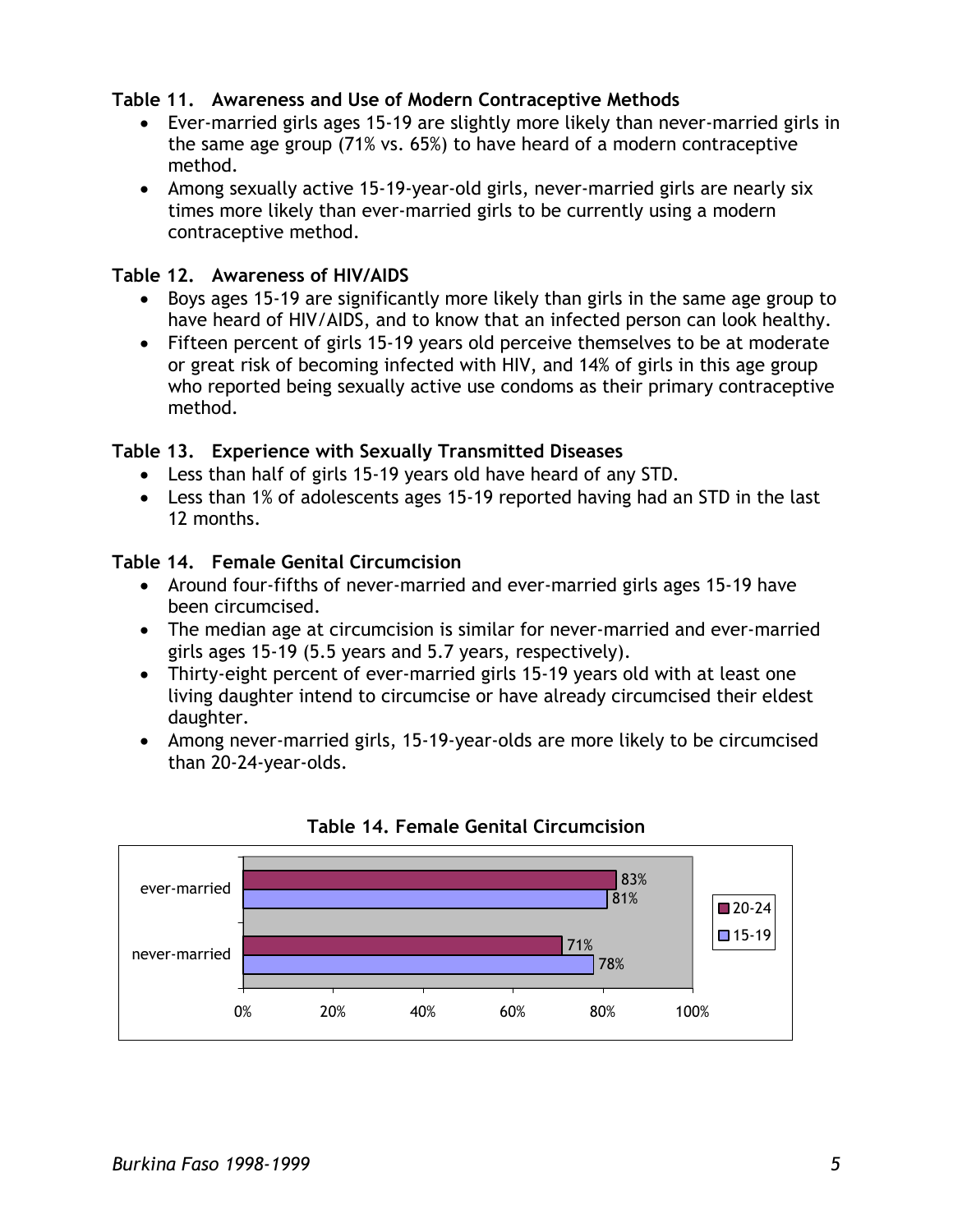| <b>Percent Distribution</b> |                    |              | <b>Percent of Total</b><br>Population |  |
|-----------------------------|--------------------|--------------|---------------------------------------|--|
| Urban <sup>a</sup>          | Rural <sup>a</sup> | <b>Total</b> |                                       |  |
|                             |                    |              |                                       |  |
| 15.9                        | 84.1               | 100.0        | 7.3                                   |  |
| 20.3                        | 79.7               | 100.0        | 4.9                                   |  |
|                             |                    |              |                                       |  |
| 13.0                        | 87.0               | 100.0        | 7.2                                   |  |
| 19.9                        | 80.1               | 100.0        | 4.7                                   |  |
|                             |                    |              |                                       |  |

#### **Table 1 Urban-Rural Residence and Population Distribution**

<sup>a</sup> Refer to the DHS report cited in the Technical Notes for the definitions used for urban and rural areas.

- In the first column of percentages (under "Urban"), read the first number as the percentage of girls 10-14 years old who live in urban areas.
- In the fourth column of percentages (under "Percent of Total Population"), read the first number as the percentage of the total population who are girls 10-14 years old.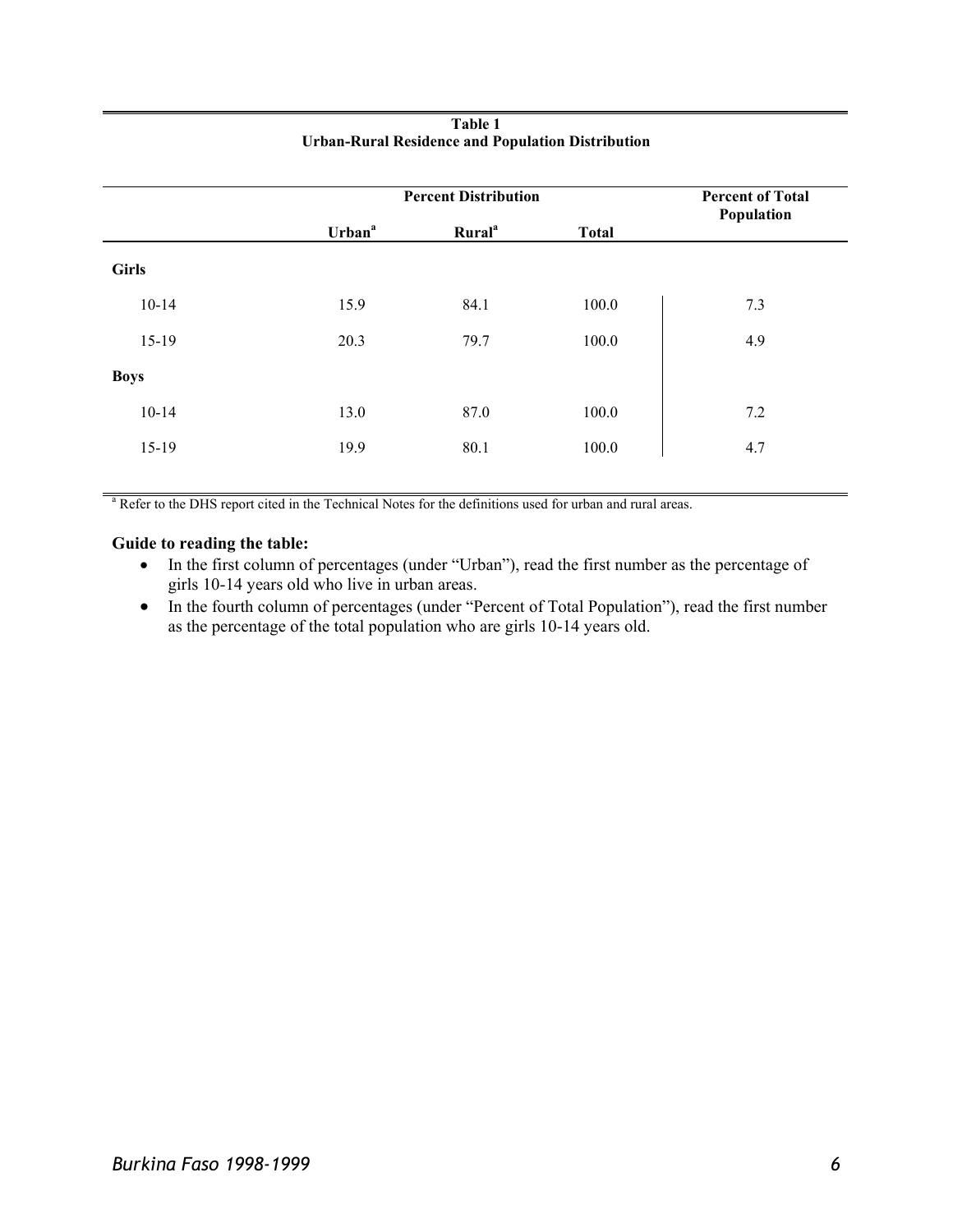|              | <b>Parental Survival Status</b>     |                                            |                                            |                                       |              |  |  |
|--------------|-------------------------------------|--------------------------------------------|--------------------------------------------|---------------------------------------|--------------|--|--|
|              | <b>Both Parents</b><br><b>Alive</b> | <b>Father Alive,</b><br><b>Mother Dead</b> | <b>Mother Alive,</b><br><b>Father Dead</b> | <b>Neither Parent</b><br><b>Alive</b> | <b>Total</b> |  |  |
| <b>Girls</b> |                                     |                                            |                                            |                                       |              |  |  |
| $10-14$      | 87.1                                | 3.3                                        | 7.4                                        | 2.2                                   | 100.0        |  |  |
| $15-19$      | X                                   | X                                          | X                                          | X                                     | X            |  |  |
| <b>Boys</b>  |                                     |                                            |                                            |                                       |              |  |  |
| $10-14$      | 87.2                                | 4.3                                        | 6.8                                        | 1.7                                   | 100.0        |  |  |
| $15-19$      | X                                   | X                                          | X                                          | X                                     | X            |  |  |

#### **Table 2 Parental Survival Status and Residence in Household**<sup>a</sup> **(Percent Distribution)**

|              | Parents Resident in Household <sup>b</sup> |                                    |                                    |                                       |              |  |
|--------------|--------------------------------------------|------------------------------------|------------------------------------|---------------------------------------|--------------|--|
|              | <b>Both Parents</b><br>in Household        | <b>Father Only</b><br>in Household | <b>Mother Only</b><br>in Household | <b>Neither Parent</b><br>in Household | <b>Total</b> |  |
| <b>Girls</b> |                                            |                                    |                                    |                                       |              |  |
| $10-14$      | 65.9                                       | 5.6                                | 7.2                                | 21.4                                  | 100.0        |  |
| $15-19$      | X                                          | X                                  | X                                  | X                                     | X            |  |
| <b>Boys</b>  |                                            |                                    |                                    |                                       |              |  |
| $10 - 14$    | 70.4                                       | 7.6                                | 6.8                                | 15.2                                  | 100.0        |  |
| $15-19$      | X                                          | X                                  | X                                  | X                                     | X            |  |

<sup>a</sup> Calculated from data collected for the 1993 BFDHS.

<sup>b</sup> An adolescent is defined as not living with a parent if the parent is deceased or does not live in the household in which the adolescent resides.

- In the first column of percentages in the upper panel (under "Both Parents Alive"), read the first number as the percentage of girls 10-14 years old whose parents are living.
- In the first column of percentages in the lower panel (under "Both Parents in Household"), read the first number as the percentage of girls 10-14 years old who live in households in which both parents reside.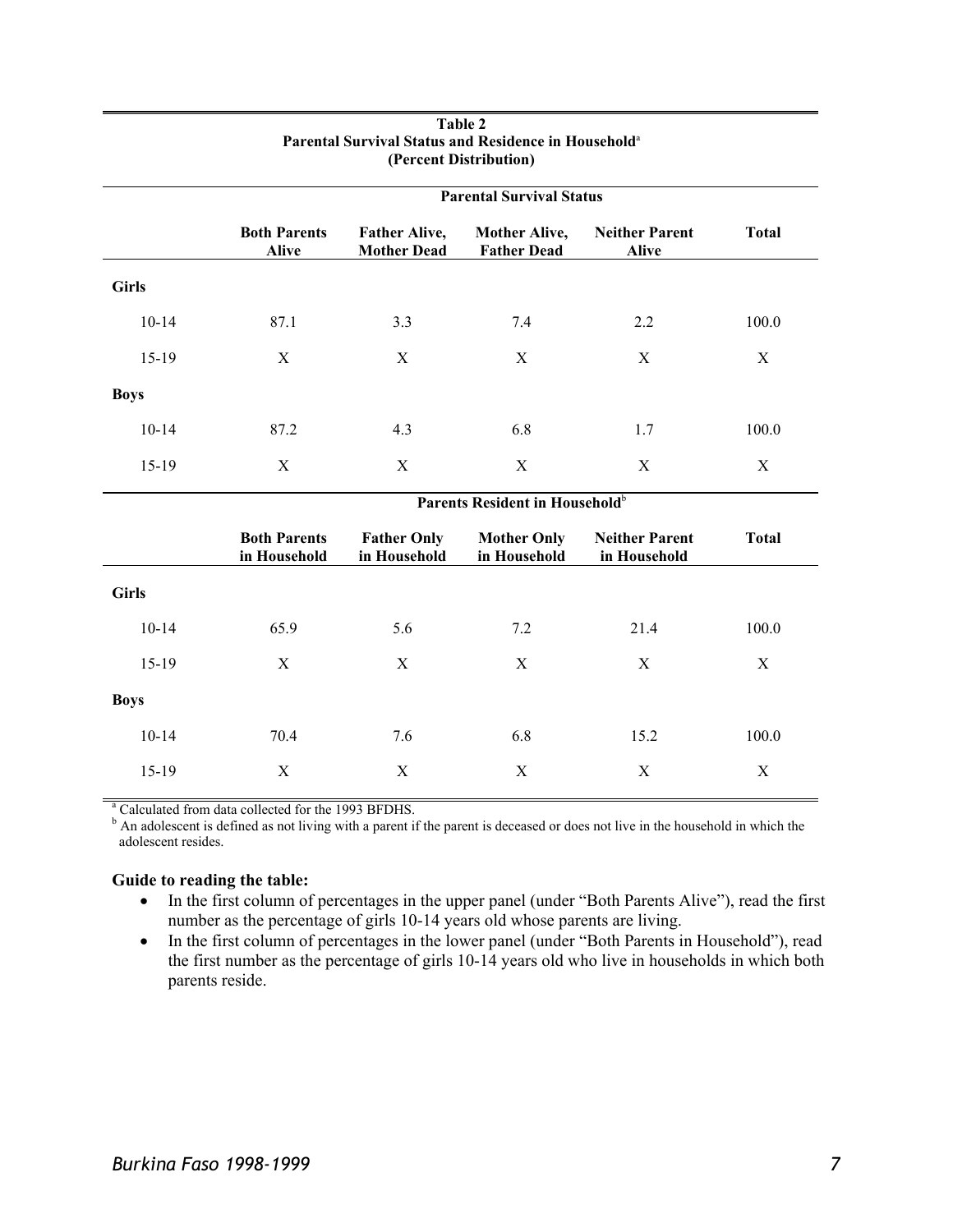| Table 3<br><b>Characteristics of Head of Household<sup>a</sup></b><br>(Percent) |                              |                                  |  |  |  |  |
|---------------------------------------------------------------------------------|------------------------------|----------------------------------|--|--|--|--|
|                                                                                 | <b>Female Household Head</b> | <b>Non-Parent Household Head</b> |  |  |  |  |
| <b>Girls</b>                                                                    |                              |                                  |  |  |  |  |
| $10 - 14$                                                                       | 6.9                          | X                                |  |  |  |  |
| $15-19$                                                                         | 6.7                          | X                                |  |  |  |  |
| <b>Boys</b>                                                                     |                              |                                  |  |  |  |  |
| $10 - 14$                                                                       | 5.0                          | X                                |  |  |  |  |
| $15-19$                                                                         | 6.4                          | X                                |  |  |  |  |

<sup>a</sup> The head of each household was identified by the member of that household responding to the household survey.

#### **Guide to reading the table:**

• In the first column of percentages (under "Female Household Head"), read the first number as the percentage of girls 10-14 years old who live in households with a female head.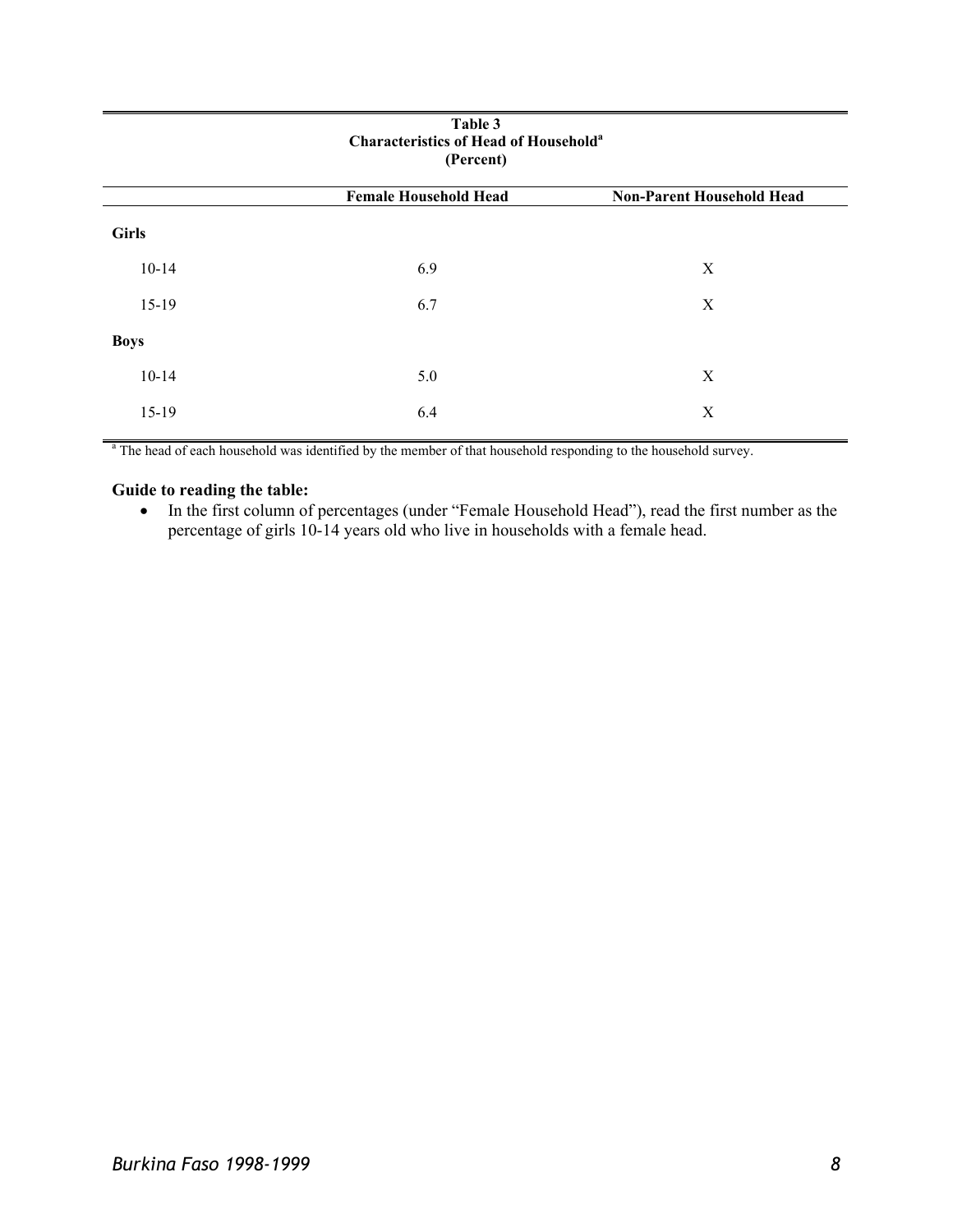|              | <b>Current Enrollment</b><br>(Percent Distribution) |                         |                           |           |              |  |
|--------------|-----------------------------------------------------|-------------------------|---------------------------|-----------|--------------|--|
|              | <b>Not in School</b>                                | In Primary <sup>a</sup> | In Secondary <sup>b</sup> | In Higher | <b>Total</b> |  |
| <b>Girls</b> |                                                     |                         |                           |           |              |  |
| $10-14$      | 78.6                                                | 19.1                    | 2.3                       | 0.0       | 100.0        |  |
| $15-19$      | 92.0                                                | 1.8                     | 6.2                       | 0.0       | 100.0        |  |
| <b>Boys</b>  |                                                     |                         |                           |           |              |  |
| $10-14$      | 69.9                                                | 27.6                    | 2.5                       | 0.0       | 100.0        |  |
| $15-19$      | 85.2                                                | 3.1                     | 11.7                      | 0.0       | 100.0        |  |

#### **Table 4 Educational Enrollment and Attainment**

**Educational Attainment (Percent)** 

|                             | <b>Completed 4+ Years</b> | <b>Completed Primary School</b> |
|-----------------------------|---------------------------|---------------------------------|
| <b>Girls</b>                |                           |                                 |
| $15-19$                     | 18.0                      | $14.2^{d}$                      |
| $20 - 24$                   | 14.0                      | 11.5                            |
| 25-29                       | 9.7                       | 8.4                             |
| <b>Girls 15-29</b>          |                           |                                 |
| Poorest $40\%$ <sup>c</sup> | 2.8                       | 1.6                             |
| Middle 40%                  | 7.1                       | 4.5                             |
| Richest 20%                 | 44.2                      | 39.1                            |
| <b>Boys</b>                 |                           |                                 |
| $15-19$                     | 29.4                      | $23.2^d$                        |
| $20 - 24$                   | 28.8                      | 25.1                            |
| 25-29                       | 20.6                      | 17.0                            |
| <b>Boys 15-29</b>           |                           |                                 |
| Poorest $40\%$ <sup>c</sup> | 9.1                       | 7.4                             |
| Middle 40%                  | 18.5                      | 12.7                            |
| Richest 20%                 | 58.7                      | 51.3                            |

<sup>a</sup> Primary school in Burkina Faso consists of six grades.

<sup>b</sup> Secondary school in Burkina Faso consists of seven grades.

 $c<sup>c</sup>$  For an explanation of these categories, refer to the Technical Notes at the beginning of this document.

Because some 15-19-year-olds may still be attending primary school, caution should be used when comparing primary school completion rates of 15-19-year-olds to completion rates in older age groups or across countries.

- In the first column of percentages in the upper panel (under "Not in School"), read the first number as the percentage of girls 10-14 years old who are not currently enrolled in school.
- In the first column of percentages in the lower panel, read the fourth number (opposite "Poorest" 40%") as the percentage of girls 15-29 years old in the poorest 40% of households who have completed four or more years of formal education.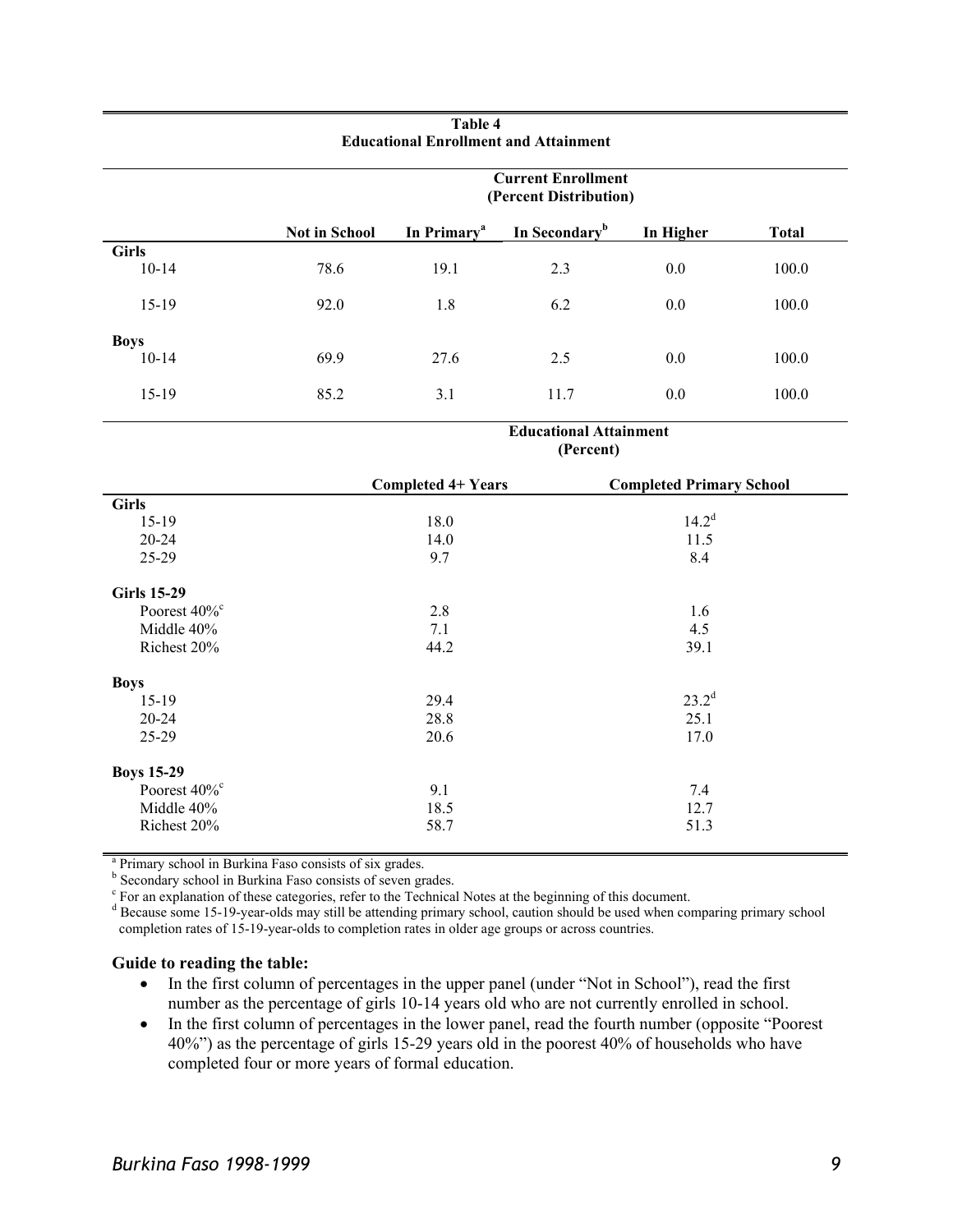|              | <b>Current Enrollment</b> |                         |                                                     |           |              |  |
|--------------|---------------------------|-------------------------|-----------------------------------------------------|-----------|--------------|--|
|              | <b>Not in School</b>      | In Primary <sup>b</sup> | (Percent Distribution)<br>In Secondary <sup>c</sup> | In Higher | <b>Total</b> |  |
| <b>Girls</b> |                           |                         |                                                     |           |              |  |
| $10-14$      | 37.9                      | 50.9                    | 11.2                                                | 0.0       | 100.0        |  |
|              |                           |                         |                                                     |           |              |  |
| $15-19$      | 66.2                      | 5.8                     | 28.0                                                | 0.0       | 100.0        |  |
| <b>Boys</b>  |                           |                         |                                                     |           |              |  |
| $10-14$      | 26.6                      | 60.6                    | 12.8                                                | 0.0       | 100.0        |  |
|              |                           |                         |                                                     |           |              |  |
| 15-19        | 50.0                      | 4.6                     | 45.4                                                | 0.0       | 100.0        |  |

| Table 5                                                                  |
|--------------------------------------------------------------------------|
| <b>Educational Enrollment and Attainment in Urban Areas</b> <sup>a</sup> |

|                             | <b>Educational Attainment</b><br>(Percent) |                                 |  |  |
|-----------------------------|--------------------------------------------|---------------------------------|--|--|
|                             | <b>Completed 4+ Years</b>                  | <b>Completed Primary School</b> |  |  |
| <b>Girls</b>                |                                            |                                 |  |  |
| $15-19$                     | 59.7                                       | $51.5^e$                        |  |  |
| $20 - 24$                   | 50.3                                       | 44.7                            |  |  |
| 25-29                       | 48.7                                       | 46.2                            |  |  |
| <b>Girls 15-29</b>          |                                            |                                 |  |  |
| Poorest 40% <sup>d</sup>    | $\mathbf{X}^\text{f}$                      | $X^f$                           |  |  |
| Middle 40%                  | 26.0                                       | 16.6                            |  |  |
| Richest 20%                 | 55.6                                       | 49.8                            |  |  |
| <b>Boys</b>                 |                                            |                                 |  |  |
| $15-19$                     | 75.3                                       | $66.4^e$                        |  |  |
| $20 - 24$                   | 65.1                                       | 59.8                            |  |  |
| 25-29                       | 59.3                                       | 50.2                            |  |  |
| <b>Boys 15-29</b>           |                                            |                                 |  |  |
| Poorest $40\%$ <sup>d</sup> | $X^f$                                      | $X^f$                           |  |  |
| Middle 40%                  | 48.2                                       | 39.1                            |  |  |
| Richest 20%                 | 69.2                                       | 61.5                            |  |  |

<sup>a</sup> Refer to the DHS report cited in the Technical Notes for the definitions used for urban and rural areas.

<sup>b</sup> Primary school in Burkina Faso consists of six grades.<br><sup>c</sup> Secondary school in Burkina Faso consists of seven grades.

 $\frac{1}{3}$  Secondary school in Burkina Faso consists of seven grades.

 $^{\circ}$  For an explanation of these categories, refer to the Technical Notes at the beginning of this document.<br> $^{\circ}$  Peagues some 15, 10 year, alds may still be attending primary school, equition should be used when earl

<sup>e</sup> Because some 15-19-year-olds may still be attending primary school, caution should be used when comparing primary school completion rates of 15-19-year-olds to completion rates in older age groups or across countries.

Too few relatively poor people in urban areas to calculate distribution.

- In the first column of percentages in the upper panel (under "Not in School"), read the first number as the percentage of girls 10-14 years old living in urban areas who are not currently enrolled in school.
- In the first column of percentages in the lower panel, read the fourth number (opposite "Poorest" 40%") as the percentage of girls 15-29 years old in the poorest 40% of households and living in urban areas who have completed four or more years of formal education.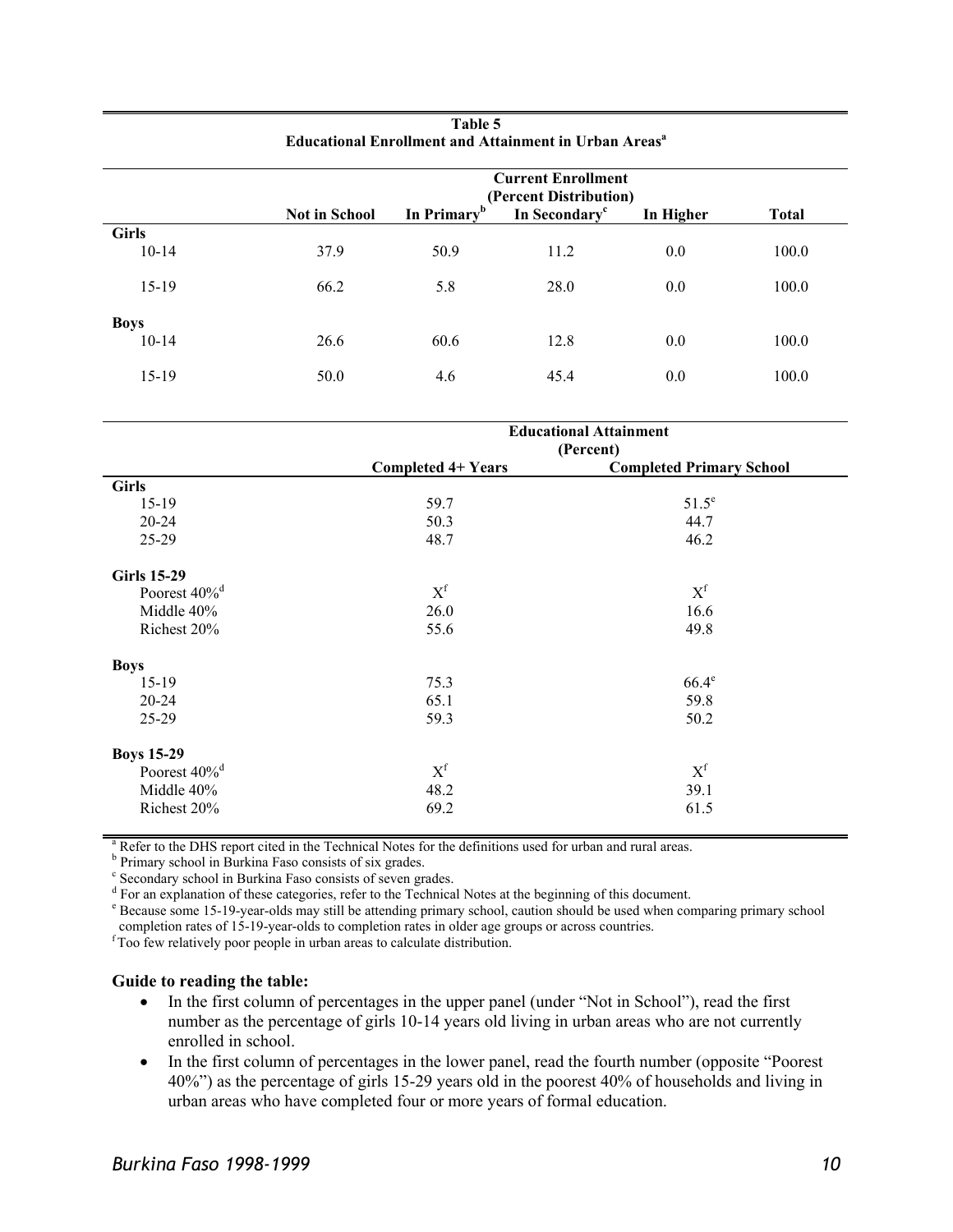|                        | <b>Current Enrollment</b><br>(Percent Distribution)<br>In Secondary <sup>c</sup> |                         |     |           |              |  |
|------------------------|----------------------------------------------------------------------------------|-------------------------|-----|-----------|--------------|--|
|                        | <b>Not in School</b>                                                             | In Primary <sup>b</sup> |     | In Higher | <b>Total</b> |  |
| <b>Girls</b>           |                                                                                  |                         |     |           |              |  |
| $10-14$                | 86.2                                                                             | 13.1                    | 0.7 | 0.0       | 100.0        |  |
| $15-19$                | 98.6                                                                             | 0.8                     | 0.6 | 0.0       | 100.0        |  |
|                        |                                                                                  |                         |     |           |              |  |
| <b>Boys</b><br>$10-14$ | 76.3                                                                             | 22.8                    | 0.9 | 0.0       | 100.0        |  |
|                        |                                                                                  |                         |     |           |              |  |
| $15-19$                | 93.9                                                                             | 2.7                     | 3.4 | 0.0       | 100.0        |  |

**Table 6 Educational Enrollment and Attainment in Rural Areas<sup>a</sup>** 

|                             | <b>Educational Attainment</b><br>(Percent) |                                 |  |  |
|-----------------------------|--------------------------------------------|---------------------------------|--|--|
|                             | Completed 4+ Years                         | <b>Completed Primary School</b> |  |  |
| <b>Girls</b>                |                                            |                                 |  |  |
| $15-19$                     | 7.3                                        | $4.6^\mathrm{e}$                |  |  |
| 20-24                       | 5.5                                        | 3.8                             |  |  |
| 25-29                       | 3.0                                        | 1.8                             |  |  |
| <b>Girls 15-29</b>          |                                            |                                 |  |  |
| Poorest $40\%$ <sup>d</sup> | 2.7                                        | 1.6                             |  |  |
| Middle 40%                  | 6.6                                        | 4.2                             |  |  |
| Richest 20%                 | 14.2                                       | 11.0                            |  |  |
| <b>Boys</b>                 |                                            |                                 |  |  |
| $15-19$                     | 18.0                                       | $12.5^e$                        |  |  |
| 20-24                       | 14.8                                       | 11.7                            |  |  |
| $25-29$                     | 8.6                                        | 6.6                             |  |  |
| <b>Boys 15-29</b>           |                                            |                                 |  |  |
| Poorest 40% <sup>d</sup>    | 9.2                                        | 7.5                             |  |  |
| Middle 40%                  | 17.5                                       | 11.8                            |  |  |
| Richest 20%                 | 27.7                                       | 21.3                            |  |  |

<sup>a</sup> Refer to the DHS report cited in the Technical Notes for the definitions used for urban and rural areas.

<sup>b</sup> Primary school in Burkina Faso consists of six grades.<br><sup>c</sup> Secondary school in Burkina Faso consists of seven grades.  $\frac{1}{3}$  Secondary school in Burkina Faso consists of seven grades.

 $^{\circ}$  For an explanation of these categories, refer to the Technical Notes at the beginning of this document.<br> $^{\circ}$  Peagues some 15, 10 year, alds may still be attending primary school, equition should be used when earl

<sup>e</sup> Because some 15-19-year-olds may still be attending primary school, caution should be used when comparing primary school completion rates of 15-19-year-olds to completion rates in older age groups or across countries.

- In the first column of percentages in the upper panel (under "Not in School"), read the first number as the percentage of girls 10-14 years old living in rural areas who are not currently in school.
- In the first column of percentages in the lower panel, read the fourth number (opposite "Poorest 40%") as the percentage of girls 15-29 years old in the poorest 40% of households and living in rural areas who have completed four or more years of formal education.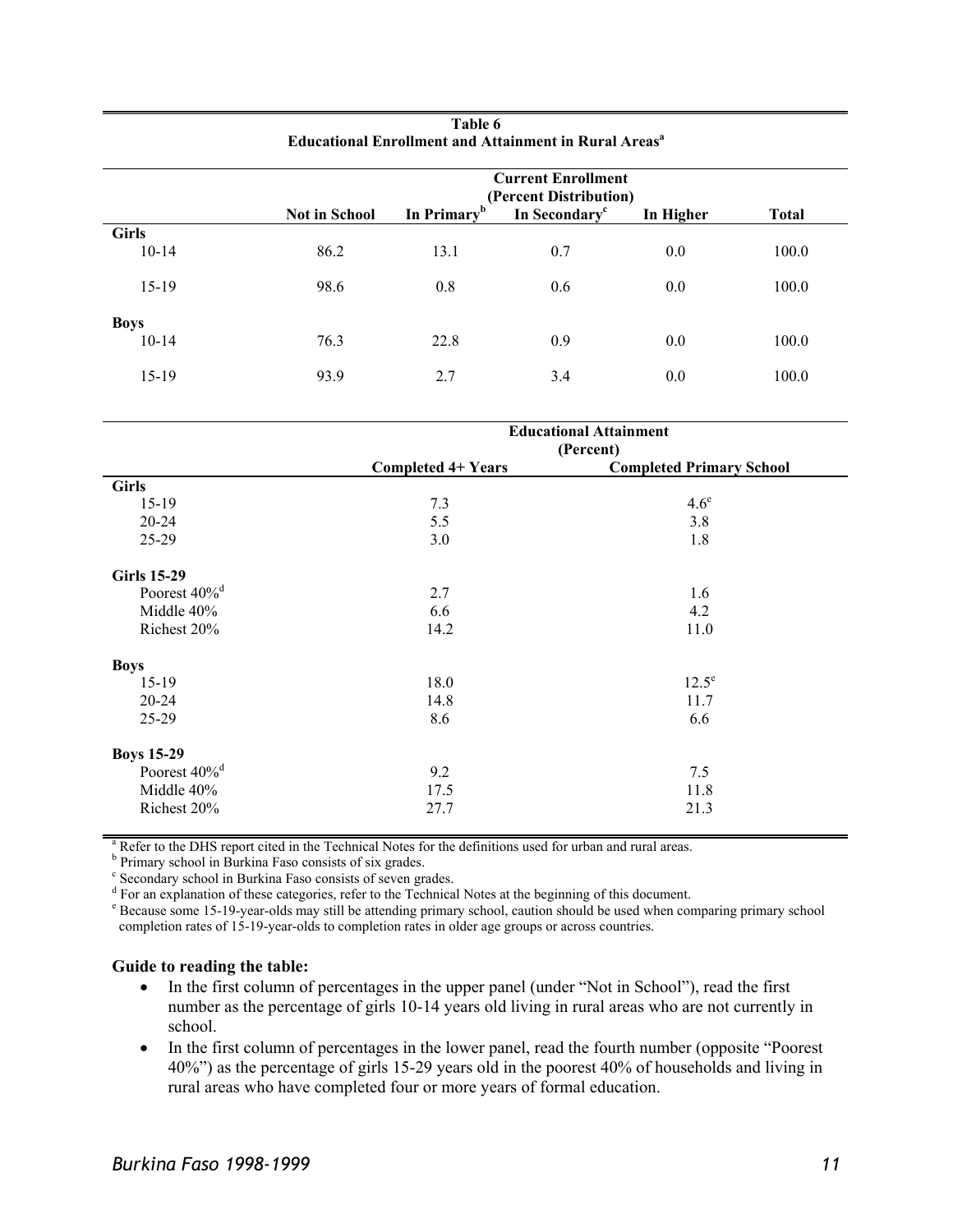|              | <b>Current Enrollment</b><br>(Percent) |               |           |                         |  |  |
|--------------|----------------------------------------|---------------|-----------|-------------------------|--|--|
|              |                                        | Not in School |           | In Primary <sup>b</sup> |  |  |
|              | Urban                                  | Rural         | Urban     | Rural                   |  |  |
| <b>Girls</b> |                                        |               |           |                         |  |  |
| $10 - 14$    | 37.9                                   | 86.2          | 50.9      | 13.1                    |  |  |
| $15-19$      | 66.2                                   | 98.6          | 5.8       | $0.8\,$                 |  |  |
| <b>Boys</b>  |                                        |               |           |                         |  |  |
| $10 - 14$    | 26.6                                   | 76.3          | 60.6      | 22.8                    |  |  |
| $15-19$      | 50.0                                   | 93.9          | 4.6       | 2.7                     |  |  |
|              | In Secondary <sup>c</sup>              |               | In Higher |                         |  |  |
|              | Urban                                  | Rural         | Urban     | Rural                   |  |  |
| <b>Girls</b> |                                        |               |           |                         |  |  |
| $10 - 14$    | 11.2                                   | 0.7           | $0.0\,$   | $0.0\,$                 |  |  |
| 15-19        | 28.0                                   | $0.6\,$       | $0.0\,$   | $0.0\,$                 |  |  |
| <b>Boys</b>  |                                        |               |           |                         |  |  |
| $10 - 14$    | 12.8                                   | 0.9           | $0.0\,$   | $0.0\,$                 |  |  |
| 15-19        | 45.4                                   | 3.4           | $0.0\,$   | $0.0\,$                 |  |  |

#### **Table 7 Educational Enrollment in Urban and Rural Areas<sup>a</sup> : Comparison Summary**

<sup>a</sup> Refer to the DHS report cited in the Technical Notes for the definitions used for urban and rural areas.

<sup>b</sup> Primary school in Burkina Faso consists of six grades.

<sup>c</sup> Secondary school in Burkina Faso consists of seven grades.

- In the first column of percentages in the upper panel (under "Not in School: Urban"), read the first number as the percentage of girls 10-14 years old living in urban areas who are not currently enrolled in school.
- In the second column of percentages in the upper panel (under "Not in School: Rural"), read the first number as the percentage of girls 10-14 years old living in rural areas who are not currently enrolled in school.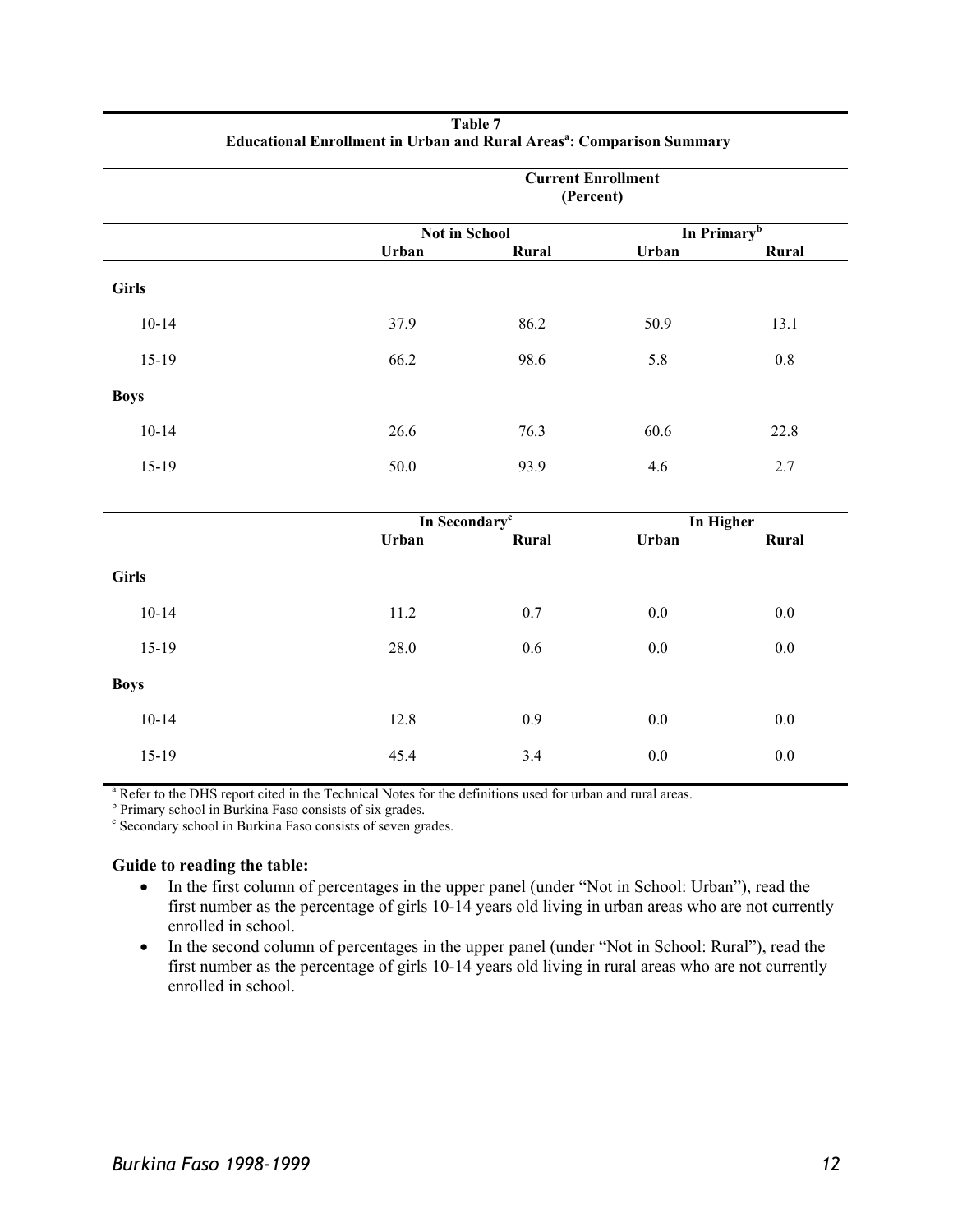| Table 8<br><b>Marital Status</b><br>(Percent Distribution) |                                                   |                                                      |                                            |                                                       |  |
|------------------------------------------------------------|---------------------------------------------------|------------------------------------------------------|--------------------------------------------|-------------------------------------------------------|--|
|                                                            | Never-Married                                     | <b>Currently Married</b><br>or in Union <sup>a</sup> | Separated, Divorced,<br>or Widowed         | <b>Total</b>                                          |  |
| <b>Girls</b>                                               |                                                   |                                                      |                                            |                                                       |  |
| $10 - 14$                                                  | $\mathbf X$                                       | $\mathbf X$                                          | $\mathbf X$                                | X                                                     |  |
| 15-19                                                      | 61.3                                              | $38.1^{b}$                                           | 0.6                                        | 100.0                                                 |  |
| <b>Boys</b>                                                |                                                   |                                                      |                                            |                                                       |  |
| $10 - 14$                                                  | X                                                 | $\mathbf X$                                          | $\mathbf X$                                | X                                                     |  |
| 15-19                                                      | 97.5                                              | 2.3                                                  | 0.2                                        | 100.0                                                 |  |
|                                                            |                                                   |                                                      |                                            |                                                       |  |
|                                                            | <b>Married by Age 15</b><br>$(Percent)^{\bar{c}}$ | <b>Married by Age 18</b><br>$(Percent)^{\bar{c}}$    | Married by Age 20<br>$(Percent)^{\bar{c}}$ | <b>Median Age at First</b><br><b>Marriage (Years)</b> |  |
| <b>Girls</b>                                               |                                                   |                                                      |                                            |                                                       |  |
| 20-24                                                      | 8.0                                               | 62.3                                                 | 84.1                                       | 17.6                                                  |  |
| 25-29                                                      | 7.7                                               | 60.3                                                 | 81.7                                       | 17.7                                                  |  |
| <b>Boys</b>                                                |                                                   |                                                      |                                            |                                                       |  |
| 20-24                                                      | X                                                 | $\mathbf X$                                          | X                                          | $\mathbf X$                                           |  |
| 25-29                                                      | $\mathbf X$                                       | $\mathbf X$                                          | $\mathbf X$                                | $\mathbf X$                                           |  |

<sup>a</sup> "In union" refers to girls and boys who are in unions of cohabitation.<br><sup>b</sup> 38.9% of 15-19-year-old girls are in polygamous unions, compared to 54.7% of women ages 15-49.

<sup>c</sup> Defined as the percentage of girls in each age group who were married or in union by their  $15^{th}$ ,  $18^{th}$ , or  $20^{th}$  birthday, respectively.

- In the first column of percentages in the upper panel (under "Never-Married"), read the second number as the percentage of girls 15-19 years old who have never been married.
- In the first column of percentages in the lower panel (under "Married by Age 15"), read the first number as the percentage of girls 20-24 years old who were married by their  $15<sup>th</sup>$  birthday.
- In the last column of percentages in the lower panel (under "Median Age at First Marriage"), read the first number as the age by which 50% of girls 20-24 years old were married.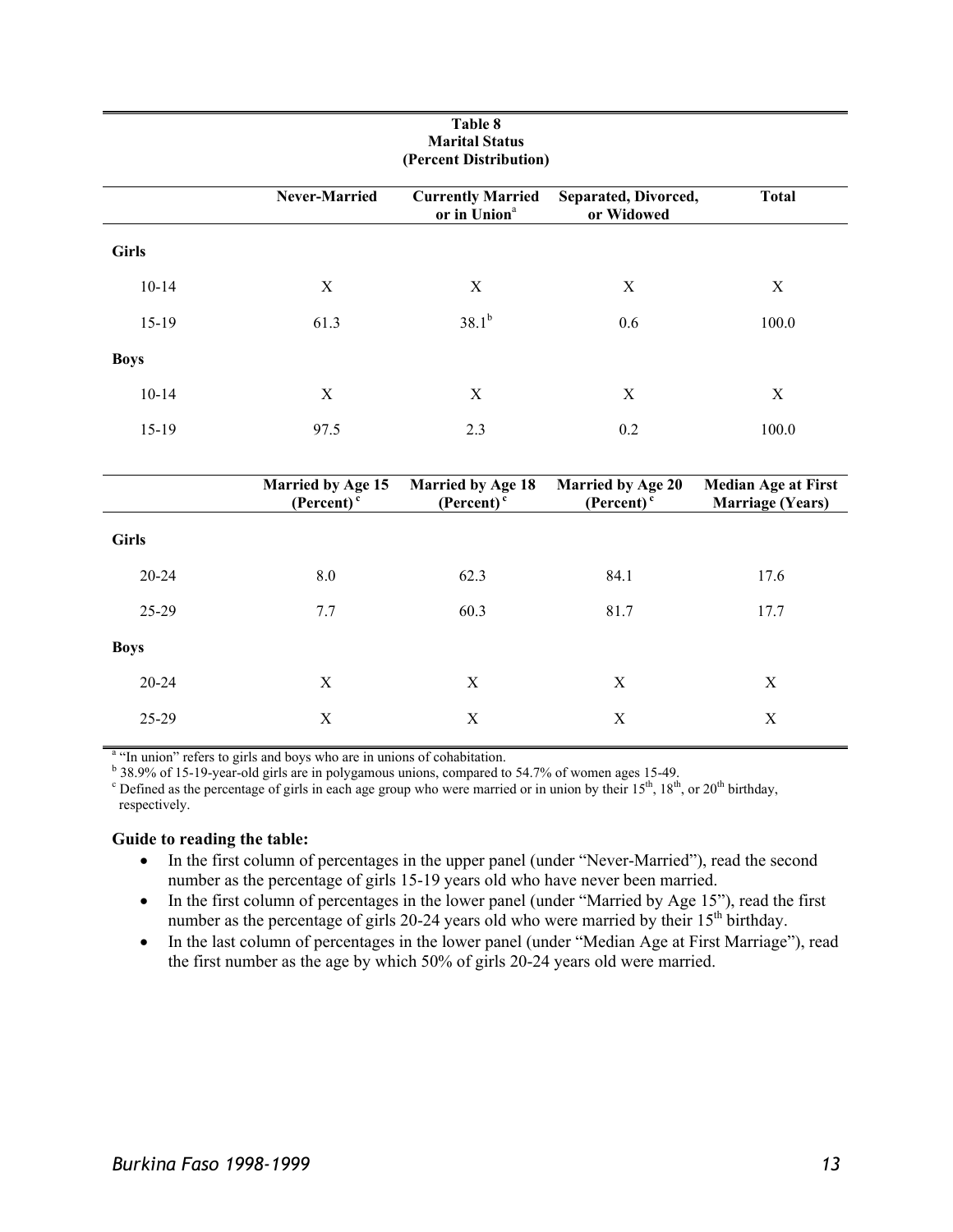| (Percent)             |                                            |                                  |                 |                                     |                                     |                                          |                                   |                    |
|-----------------------|--------------------------------------------|----------------------------------|-----------------|-------------------------------------|-------------------------------------|------------------------------------------|-----------------------------------|--------------------|
|                       | <b>Had Sexual Intercourse</b><br>(Percent) |                                  |                 | <b>Sexually Active</b> <sup>b</sup> |                                     |                                          | <b>Of Sexually</b><br>Active, the |                    |
|                       | By Age $15^a$                              | By Age 18 <sup>a</sup>           | By Age $20^a$   |                                     | <b>Of</b><br>Unmarried <sup>c</sup> | <b>Of</b><br><b>Married</b> <sup>d</sup> | <b>Of Total</b>                   | Percent<br>Married |
| <b>Girls</b><br>15-19 | 12.0                                       | $\mathbf X$                      | X               |                                     | 11.7                                | 51.4                                     | 25.1                              | 69.3               |
| 20-24                 | 10.3                                       | 69.0                             | 86.8            |                                     | X                                   | X                                        | 38.8                              | X                  |
| 25-29                 | 9.4                                        | 66.6                             | 83.8            |                                     | X                                   | X                                        | 38.2                              | $\mathbf X$        |
| <b>Boys</b><br>15-19  | 7.6                                        | $\mathbf X$                      | X               |                                     | 11.4                                | $X^e$                                    | 12.5                              | 10.1               |
| 20-24                 | 7.5                                        | 31.3                             | 50.4            |                                     | $\mathbf X$                         | $\mathbf X$                              | 35.2                              | X                  |
| 25-29                 | 7.8                                        | 29.8                             | 48.7            |                                     | $\mathbf X$                         | $\mathbf X$                              | 44.2                              | X                  |
|                       | Ever Pregnant <sup>f</sup>                 |                                  |                 |                                     |                                     |                                          | <b>Ever Had Child</b>             |                    |
|                       | Of Never-<br><b>Married</b>                | Of Ever-<br>Married <sup>g</sup> | <b>Of Total</b> |                                     | Of Never-<br><b>Married</b>         |                                          | Of Ever-<br>Married <sup>g</sup>  | <b>Of Total</b>    |
| <b>Girls</b>          |                                            |                                  |                 |                                     |                                     |                                          |                                   |                    |
| $10 - 14$             | X                                          | X                                | X               |                                     | X                                   |                                          | X                                 | X                  |
| $15-19$               | 2.4                                        | 68.4                             | 25.4            |                                     | 1.6                                 |                                          | 54.9                              | 20.2               |

#### **Table 9 Sexuality and Childbearing (Percent)**

<sup>a</sup> Defined as the percentage of girls and boys in each age group who had sexual intercourse by their  $15<sup>th</sup>$ ,  $18<sup>th</sup>$ , or  $20<sup>th</sup>$  birthday, respectively.

<sup>b</sup> "Sexually active" is defined as reporting having had sexual intercourse within the last 28 days.

<sup>c</sup> "Unmarried" refers to girls and boys who are currently neither married nor in unions of cohabitation. It includes those who are separated, divorced, or widowed.

<sup>d</sup> "Married" refers to girls who are currently married or in unions of cohabitation.<br><sup>e</sup> Too few cases to calculate distribution.

<sup>f</sup> The DHS collected information on past live births and current pregnancy status at the time of the interview. Information was not collected on miscarriages, stillbirths, or abortions, and hence is not included in the calculation of "ever pregnant." This statistic, therefore, is likely to be an underestimate of the true percentage of girls who have ever been pregnant.

<sup>g</sup> "Ever-married" refers to girls who are currently married, in union, separated, divorced, or widowed.

- In the first column of percentages in the upper panel (under "Had Sexual Intercourse: By Age 15"), read the first number as the percentage of girls 15-19 years old who have had sexual intercourse by their 15<sup>th</sup> birthday.
- In the seventh column of percentages in the upper panel (under "Of Sexually Active, the Percent Married"), read the first number as the percentage of girls 15-19 years old who are married, among those who report having had sex within the last 28 days.
- In the first column of percentages in the lower panel (under "Ever Pregnant: Of Never-Married"), read the second number as the percentage of girls 15-19 years old who have ever been pregnant, among those who have never been married.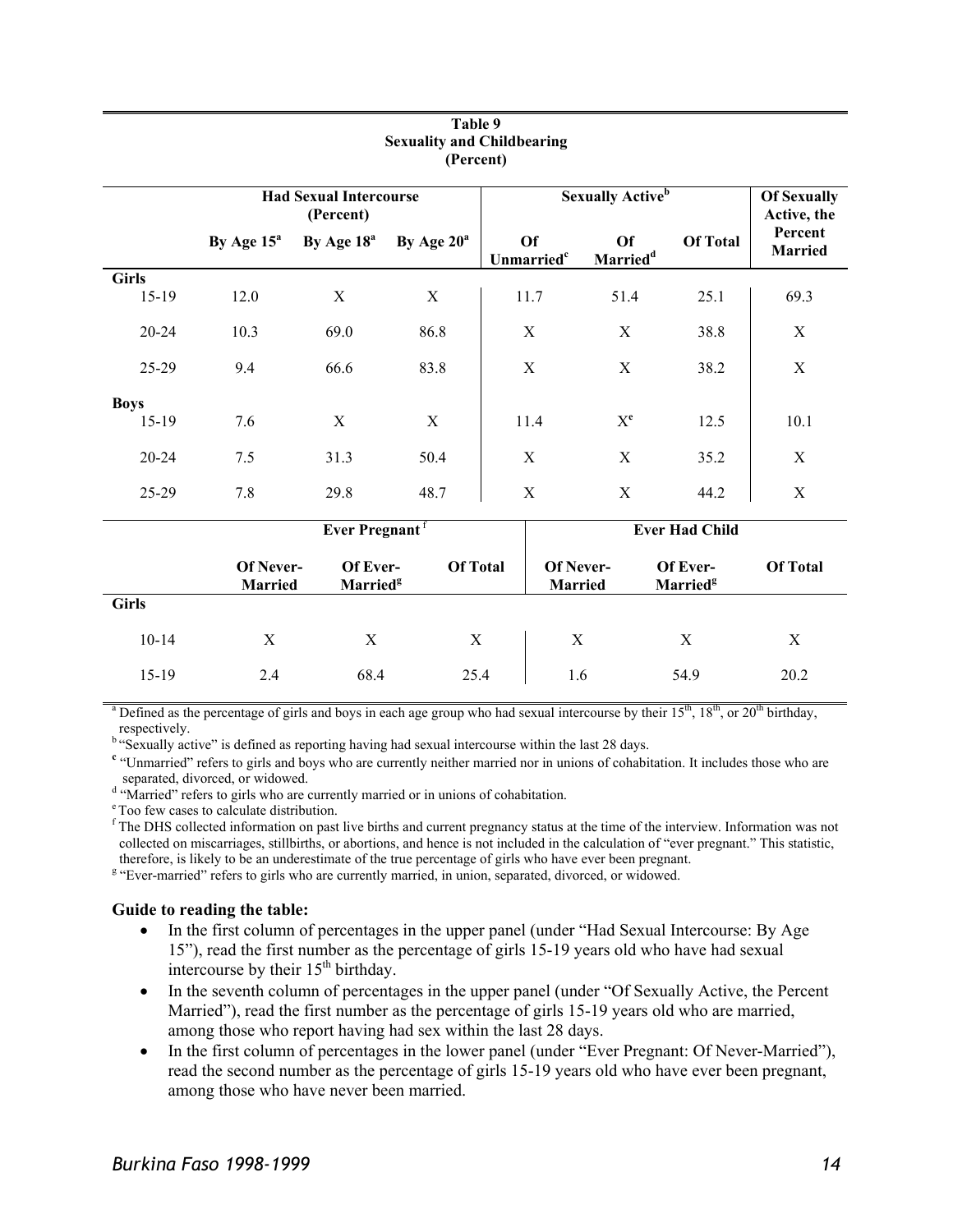| (Percent Distribution) |                                         |                       |                                           |                                 |                  |  |
|------------------------|-----------------------------------------|-----------------------|-------------------------------------------|---------------------------------|------------------|--|
|                        | Not in School,<br><b>Not Working</b>    | <b>In School Only</b> | <b>Working Only</b>                       | In School and<br><b>Working</b> | <b>Total</b>     |  |
|                        |                                         |                       | Unmarried <sup>b</sup> , Without Children |                                 |                  |  |
| <b>Girls</b>           |                                         |                       |                                           |                                 |                  |  |
| $10 - 14$              | X                                       | $\mathbf X$           | $\mathbf X$                               | $\mathbf X$                     | $\mathbf X$      |  |
| $15-19$                | 31.4                                    | 12.4                  | 55.1                                      | $1.1\,$                         | 100.0            |  |
|                        |                                         |                       | Unmarried <sup>b</sup> , With Children    |                                 |                  |  |
| <b>Girls</b>           |                                         |                       |                                           |                                 |                  |  |
| $10 - 14$              | X                                       | X                     | X                                         | $\mathbf X$                     | $\mathbf X$      |  |
| $15-19$                | 34.4                                    | 2.7                   | 62.9                                      | 0.0                             | 100.0            |  |
|                        | Married <sup>c</sup> , Without Children |                       |                                           |                                 |                  |  |
| <b>Girls</b>           |                                         |                       |                                           |                                 |                  |  |
| $10 - 14$              | $\mathbf X$                             | X                     | $\mathbf X$                               | $\mathbf X$                     | $\boldsymbol{X}$ |  |
| $15-19$                | 42.1                                    | $0.0\,$               | 57.9                                      | $0.0\,$                         | 100.0            |  |
|                        | Married <sup>c</sup> , With Children    |                       |                                           |                                 |                  |  |
| <b>Girls</b>           |                                         |                       |                                           |                                 |                  |  |
| $10 - 14$              | $\mathbf X$                             | X                     | $\mathbf X$                               | $\mathbf X$                     | $\mathbf X$      |  |
| 15-19                  | 42.2                                    | 0.3                   | 57.5                                      | 0.0                             | 100.0            |  |

# **Table 10 Educational Enrollment and Work<sup>a</sup> Status**

<sup>a</sup> Work is defined as both formal and informal, and excludes housework. It includes activities that are paid in cash or in kind, as well as work for a family farm or business.

<sup>b</sup> "Unmarried" refers to girls who are currently neither married nor in unions of cohabitation. It includes those who are separated, divorced, or widowed.

<sup>c</sup> "Married" refers to girls who are currently married or in unions of cohabitation.

#### **Guide to reading the table:**

• In the first column of percentages in the upper panel (under "Unmarried, Without Children: Not in School, Not Working"), read the second number as the percentage of unmarried girls 15-19 years old, without children, who are neither in school nor working.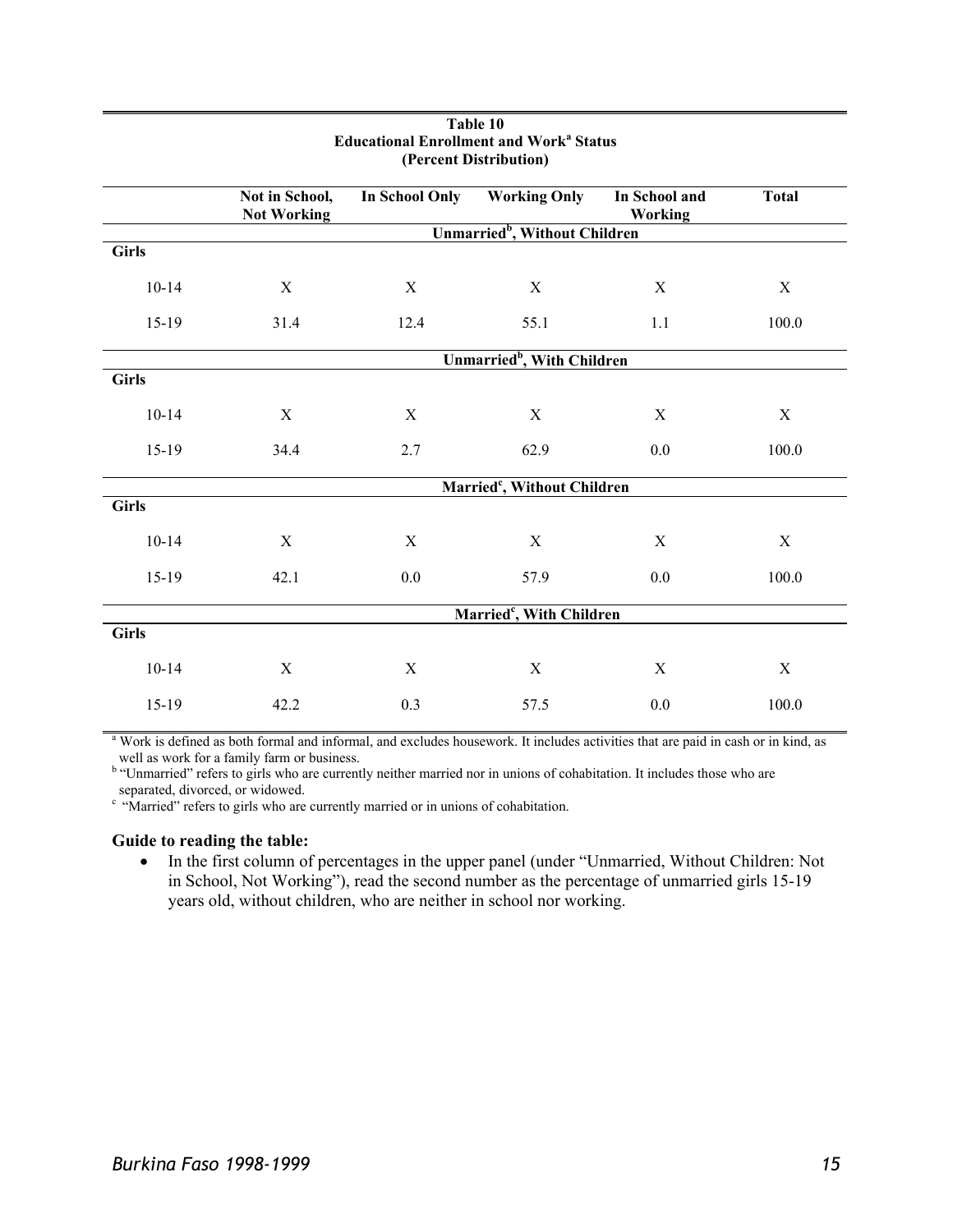|                          | <b>Heard of a Modern Method</b><br>of Contraception <sup>a</sup> | Ever Used a<br><b>Modern Method</b> | Of Sexually Active <sup>b</sup> ,<br><b>Currently Using a Modern</b><br><b>Method</b> |
|--------------------------|------------------------------------------------------------------|-------------------------------------|---------------------------------------------------------------------------------------|
|                          |                                                                  | Never-Married                       |                                                                                       |
| <b>Girls</b>             |                                                                  |                                     |                                                                                       |
| $10-14$                  | X                                                                | $\mathbf X$                         | $\mathbf X$                                                                           |
| 15-19                    | 65.0                                                             | 10.7                                | 38.1                                                                                  |
| <b>Boys</b>              |                                                                  |                                     |                                                                                       |
| $10 - 14$                | X                                                                | $\mathbf X$                         | $\mathbf X$                                                                           |
| 15-19                    | 82.4                                                             | 13.9                                | 38.8                                                                                  |
|                          |                                                                  | Ever-Married <sup>c</sup>           |                                                                                       |
| <b>Girls</b>             |                                                                  |                                     |                                                                                       |
| $10 - 14$                | $\mathbf X$                                                      | $\mathbf X$                         | $\mathbf X$                                                                           |
| 15-19                    | 70.8                                                             | 8.3                                 | 6.6                                                                                   |
| <b>Boys</b> <sup>d</sup> |                                                                  |                                     |                                                                                       |
| $10 - 14$                | $\mathbf X$                                                      | $\mathbf X$                         | $\mathbf X$                                                                           |
| 15-19                    | $\mathbf X$                                                      | X                                   | $\mathbf X$                                                                           |

#### **Table 11 Awareness and Use of Modern Contraceptive Methods (Percent)**

<sup>a</sup> "Modern methods" of contraception include the oral contraceptive pill, intrauterine device, injections, diaphragm/foam/jelly, condom, female sterilization, male sterilization, and implants, including Norplant®.<br>
<sup>b</sup> "Sexually active" is defined as reporting having had sexual intercourse within the last 28 days.<br>
<sup>c</sup> The term "ever-married" includ

- In the first column of percentages (under "Heard of a Modern Method of Contraception: Never-Married"), read the second number as the percentage of girls 15-19 years old who have heard of a modern method of contraception, among those who have never been married.
- In the third column of percentages (under "Of Sexually Active, Currently Using a Modern Method: Never-Married"), read the second number as the percentage of never-married girls 15-19 years old who currently use a modern method of contraception, among those who report having had sexual intercourse within the last 28 days.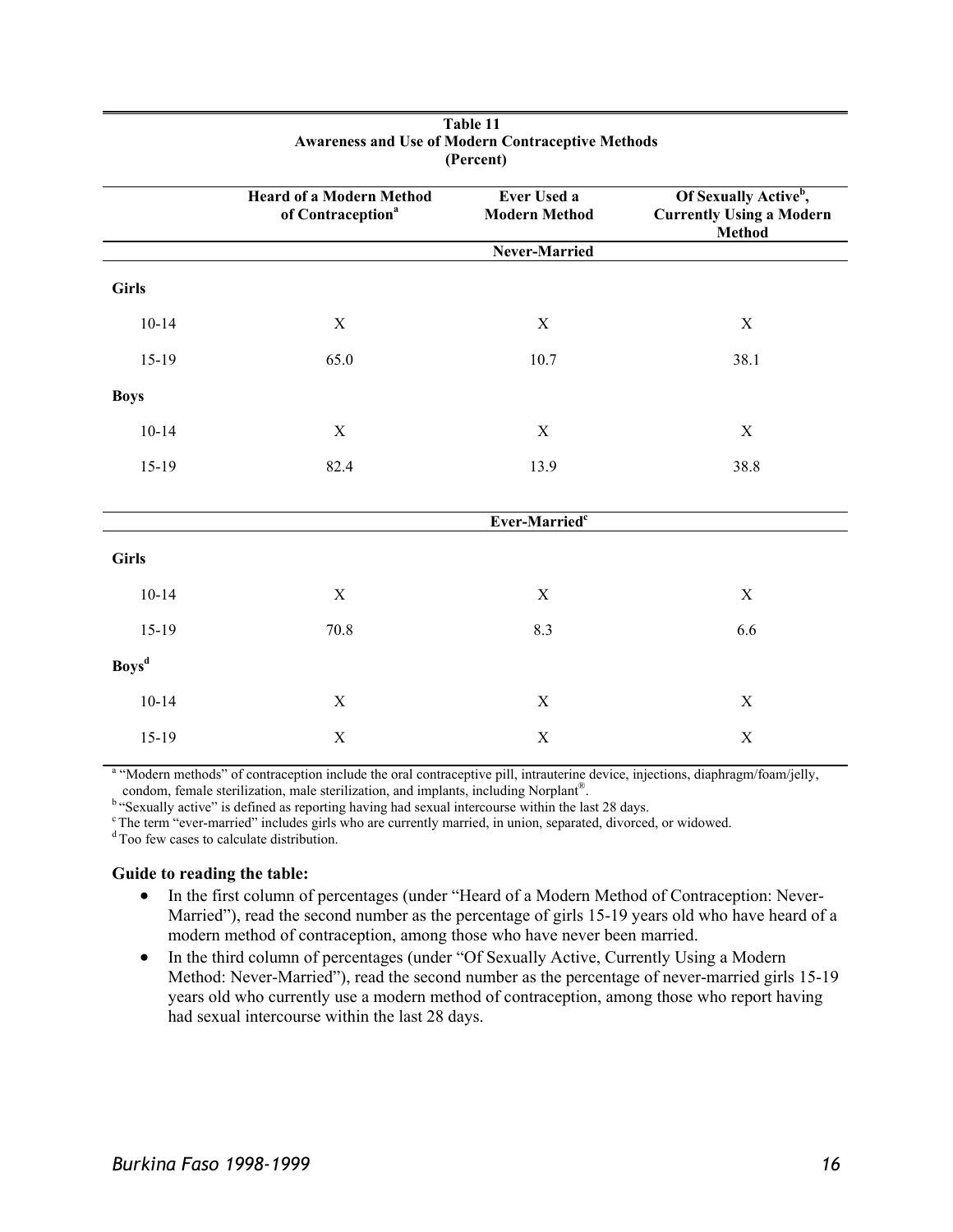| Table 12<br><b>Awareness of HIV/AIDS</b><br>(Percent) |                         |                                                                 |                                                                                             |                                                                     |  |  |
|-------------------------------------------------------|-------------------------|-----------------------------------------------------------------|---------------------------------------------------------------------------------------------|---------------------------------------------------------------------|--|--|
|                                                       |                         | <b>Heard of HIV/AIDS</b>                                        |                                                                                             | <b>Know Someone Who Has</b><br>or Has Died of HIV/AIDS <sup>b</sup> |  |  |
|                                                       | <b>Of Never-Married</b> | Of Ever-Married <sup>a</sup>                                    | <b>Of Total</b>                                                                             |                                                                     |  |  |
| <b>Girls</b>                                          |                         |                                                                 |                                                                                             |                                                                     |  |  |
| $10 - 14$                                             | X                       | X                                                               | X                                                                                           | X                                                                   |  |  |
| $15-19$                                               | 79.0                    | 82.0                                                            | 80.1                                                                                        | 37.3                                                                |  |  |
| <b>Boys</b>                                           |                         |                                                                 |                                                                                             |                                                                     |  |  |
| $10 - 14$                                             | $\mathbf X$             | $\mathbf X$                                                     | $\mathbf X$                                                                                 | X                                                                   |  |  |
| $15-19$                                               | 91.3                    | $\mathbf{X}^\mathbf{c}$                                         | 91.2                                                                                        | 38.0                                                                |  |  |
|                                                       |                         | Know a Healthy-<br><b>Looking Person Can<br/>Have HIV/AIDSb</b> | <b>Perceive Themselves to Be</b><br>at Moderate or Great Risk<br>of HIV/AIDS <sup>b,d</sup> | Of Sexually Active <sup>e</sup> ,<br>Use Condom <sup>f</sup>        |  |  |
| <b>Girls</b>                                          |                         |                                                                 |                                                                                             |                                                                     |  |  |
| $10 - 14$                                             |                         | X                                                               | X                                                                                           | X                                                                   |  |  |
| $15-19$                                               |                         | 46.6                                                            | 15.1                                                                                        | 14.3                                                                |  |  |
| <b>Boys</b>                                           |                         |                                                                 |                                                                                             |                                                                     |  |  |
| $10 - 14$                                             |                         | X                                                               | X                                                                                           | $\mathbf X$                                                         |  |  |
| 15-19                                                 |                         | 63.7                                                            | 10.8                                                                                        | 36.0                                                                |  |  |
|                                                       |                         |                                                                 |                                                                                             |                                                                     |  |  |

# **Table 12**

<sup>a "</sup>Ever-married" refers to girls who are currently married, in union, separated, divorced, or widowed.  $\frac{b}{c}$  These calculations exclude those who have not heard of HIV/AIDS.  $\frac{c}{c}$  Too few cases to calculate dist

<sup>d</sup> Respondents were asked whether they think their risk of getting AIDS is small, moderate, great, or whether they have no risk at all. Respondents could also volunteer the information that they were infected with HIV. These latter respondents were excluded from the calculation.

<sup>e</sup> "Sexually active" is defined as reporting having had sexual intercourse within the last 28 days.

<sup>f "</sup>Use condom" refers to those who report condoms as their primary current contraceptive method. This statistic may be an undercount, since information on multiple method use was not collected.

- In the first column of percentages in the upper panel (under "Heard of HIV/AIDS: Of Never-Married"), read the second number as the percentage of girls 15-19 years old who have heard of HIV/AIDS among those who have never been married.
- In the fourth column of percentages in the upper panel (under "Know Someone Who Has or Has Died of HIV/AIDS"), read the second number as the percentage of girls 15-19 years old who know someone who has or has died of HIV/AIDS, among those who have heard of HIV/AIDS.
- In the third column of percentages in the lower panel (under "Of Sexually Active, Use Condom"), read the second number as the percentage of girls 15-19 years old who report condom use as their primary current contraceptive method, among those who report having had sexual intercourse within the last 28 days.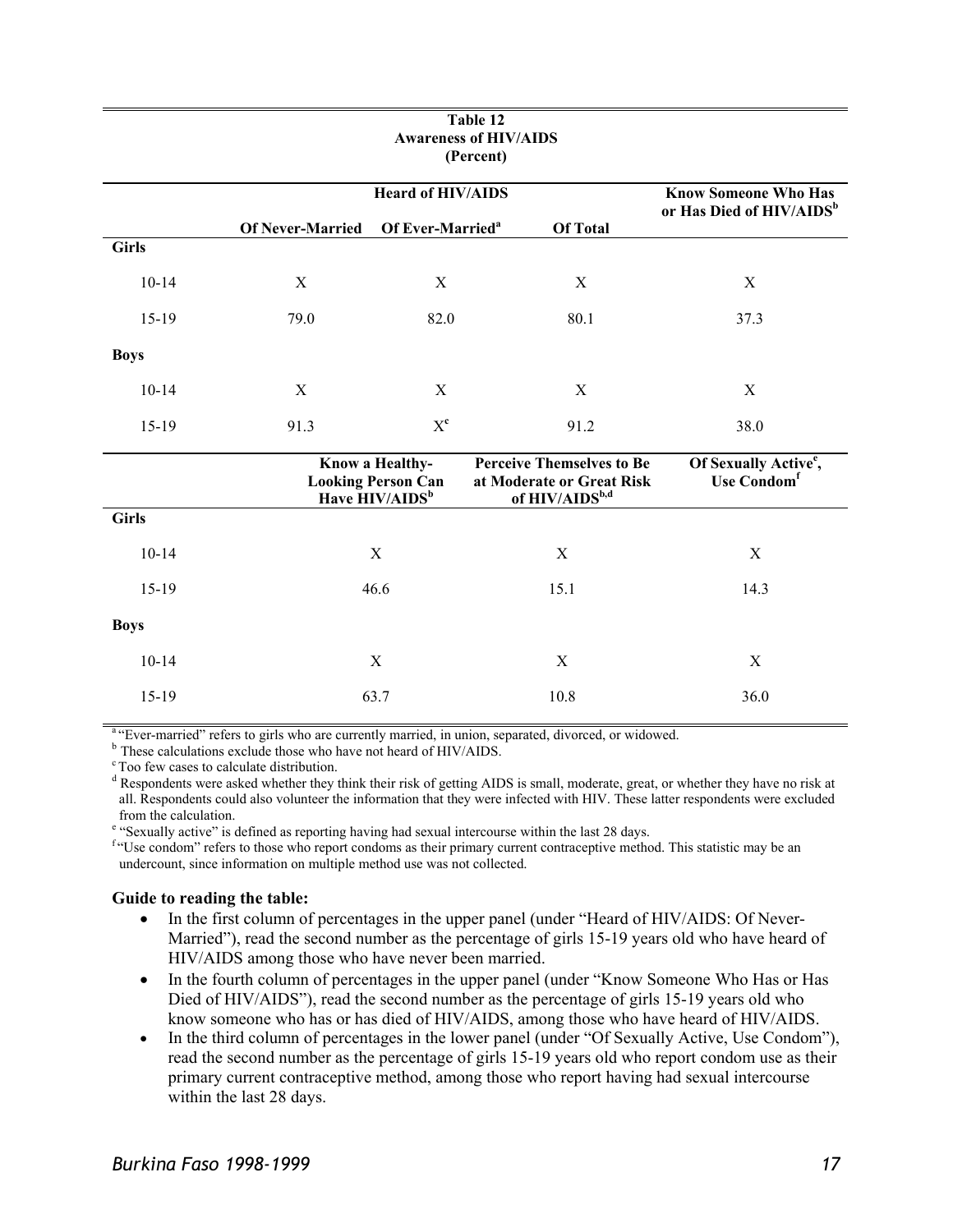| (Percent)    |                              |                                             |                                                                    |  |  |
|--------------|------------------------------|---------------------------------------------|--------------------------------------------------------------------|--|--|
|              | Heard of an STD <sup>a</sup> | Have Had an STD in<br><b>Last 12 Months</b> | <b>Sought Advice During</b><br>Last Episode of an STD <sup>b</sup> |  |  |
| <b>Girls</b> |                              |                                             |                                                                    |  |  |
| $10 - 14$    | X                            | X                                           | X                                                                  |  |  |
| $15-19$      | 42.8                         | 0.3                                         | $\mathbf{X}^\mathrm{c}$                                            |  |  |
| <b>Boys</b>  |                              |                                             |                                                                    |  |  |
| $10 - 14$    | X                            | X                                           | X                                                                  |  |  |
| $15-19$      | 74.6                         | 0.2                                         | $X^{\mathbf{c}}$                                                   |  |  |
|              |                              |                                             |                                                                    |  |  |

# **Table 13 Experience with Sexually Transmitted Diseases (STDs)**

 $^{\text{a}}$  STDs include syphilis, gonorrhea, genital warts, AIDS, or any other of which the respondent is aware.

 $\sigma^{\text{c}}$  Calculated among those who report having had an STD in the last 12 months.  $\sigma^{\text{c}}$  Too few cases to calculate distribution.

- In the first column of percentages (under "Heard of an STD"), read the second number as the percentage of girls 15-19 years old who have heard of any STDs.
- In the second column of percentages (under "Have Had an STD in Last 12 Months"), read the second number as the percentage of girls ages 15-19 who report having had an STD in the last 12 months.